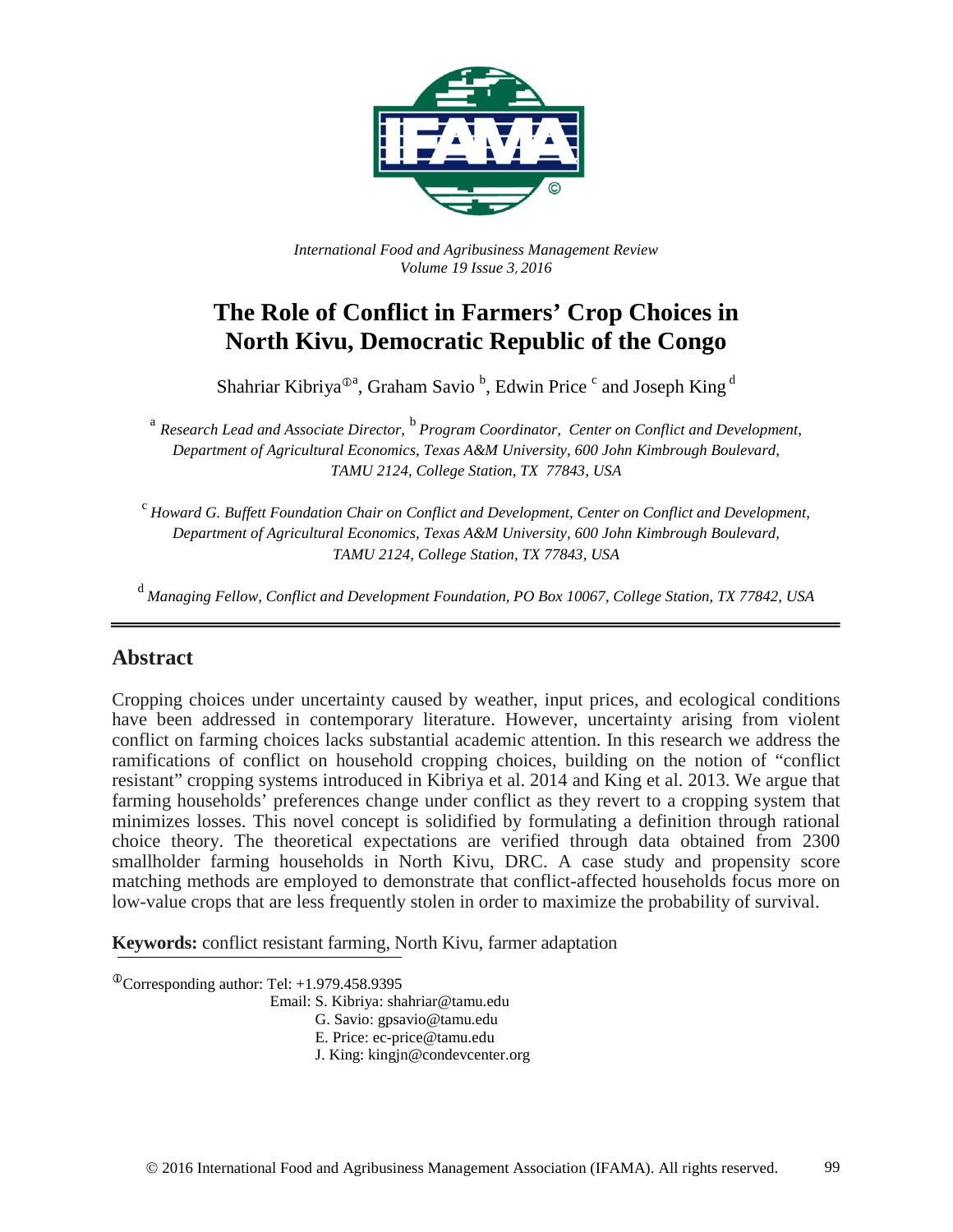## **Introduction**

Researchers have considered how farmers choose crops to hedge against uncertainty caused by weather and prices (e.g. Dercon 1996; and Morduch 1990). Few studies have extended the analysis to uncertainty arising from conflict. Most of the existing literature on violent conflict either addresses ecological (Gillingham et al. 2003; Hocking et al. 2012; and Hill 2000) or human security (Barnett et al. 2007 and Hussein et al. 1997) issues. In case studies by Kibriya et al. (2014), King et al. (2013), and Price et al. (2014), a number of crops and cropping systems were identified as 'conflict resistant'—a term which implies that these crops are less likely to be impacted adversely by conflict (e.g. through theft, destruction, underproduction, lack of markets, etc.). The work suggested the value of a deeper understanding of farmer crop choices with respect to the threat of conflict. Information from farmers about conflict resistant crops and cropping systems can guide extension workers to improve food security in conflict regimes, and guide scientists and policy makers to direct research that improves the conflict resistance of crops and cropping systems or the viability of crops already identified as such. Along the following lines, we investigate the influence of violent conflict on farmers' crop choices in DRC. We argue that farming households' preferences shift under conflict as they revert to a conflict resilient cropping system. We solidify the novel concept of conflict resistant cropping choices and systems by defining it through rational choice theory. Following, we verify our theoretical expectations through a case study and quantitative analysis of a household survey. Our regression results are verified through a propensity score matching method that conclusively shows that cropping choices of conflict-affected households focus more on low value yet highsecurity products that maximize the probability of survival.

### **Literature Review and Discussion of Definitions**

Although commonly practiced through much of the developing world, the concept of conflictresistant cropping choices is relatively novel in academia. "War resistant" crops were discussed in Zilverberg's 2007 MS thesis on "Agriculture, Technology, and Conflict," based on his field research in post-conflict Santa Cruz del Quiché, Guatemala. He noted that during times of war, farming households' cropping choices are altered to produce crops that are difficult to be destroyed and can be cultivated without much risk (Zilverberg 2007).

Price observed during fieldwork in DR Congo in 2014 that food acquisition from farmers by guerilla fighters and the regular military occurs in several ways. Fighters typically roam in small groups and may steal clandestinely or at gunpoint. Larger groups may requisition food from village leaders, or order the community to vacate their farms or homes at harvest time so that their crops might be taken. Other groups purchase food but conduct roadblocks or extortion at mining sites. "Conflict resistant" crops are those crops that provide the best return to the farmer under such conditions. More generally, they are crops which best support bare-minimum food security in households that are exposed to armed conflict.

Existing literature on cropping decisions under conflict in North Kivu is limited, but Vlassenroot and Raeymaekers have touched on the subject in extensive work on the history and political economy of eastern DRC. They note for example that in Masisi, North Kivu, during conflict farmers' crop choices demonstrate "a significant shift from extensive to intensive cultivation and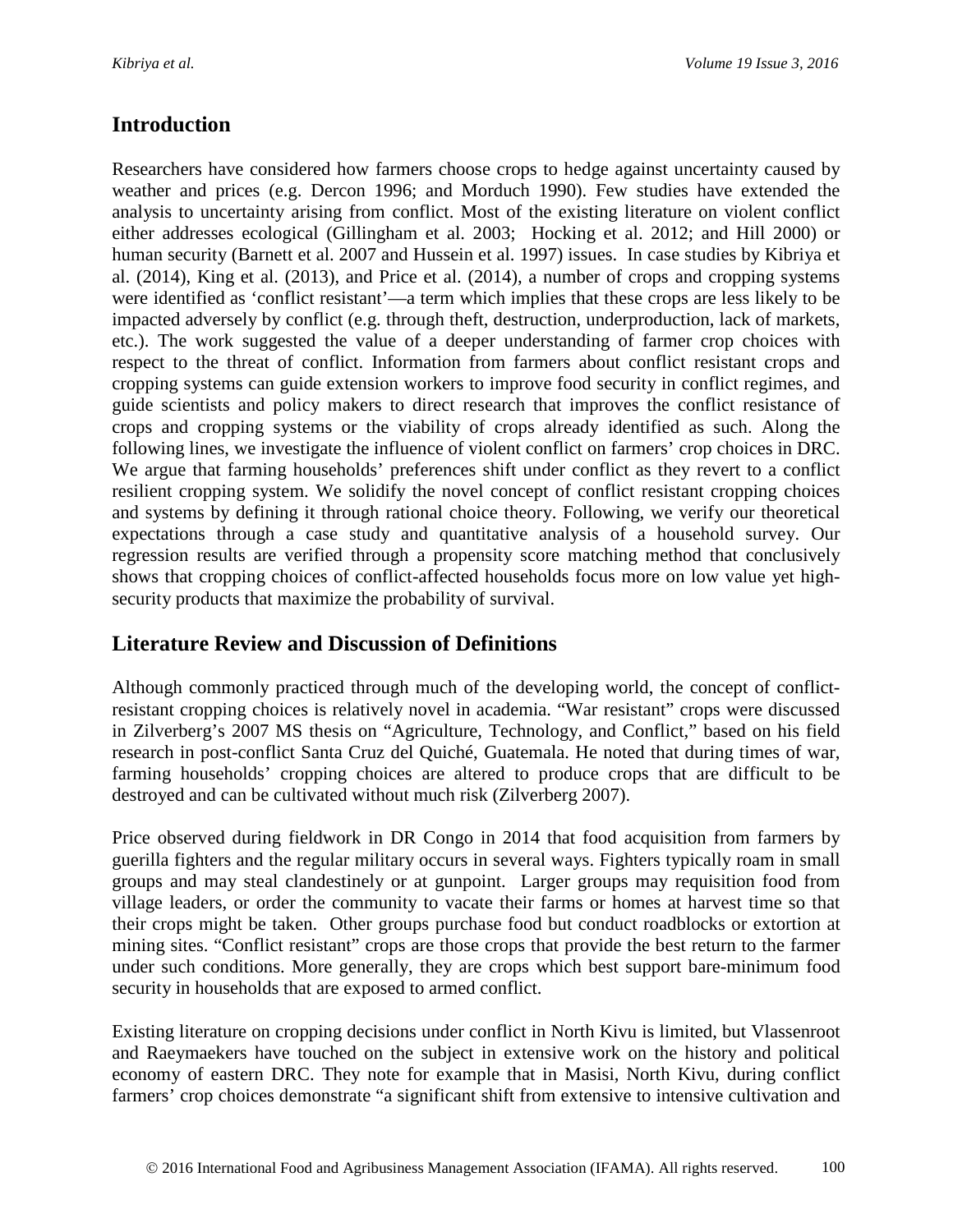from perennial crops to low-risk and seasonal crops" (Vlassenroot 2008). In this context, they describe agricultural decision-making as "increasingly guided by the minimizing of risk rather than the maximizing of profits. In addition, the diversification of crops [is] in accordance with tenure security, which explain[s] the reduction of perennial crops" (Vlassenroot 2008). They go on to note that the disappearance of local support structures which "assist and guide local farmers" (e.g. agronomists) has further negative impacts on farmers' production and their ability to survive on the basis of their agricultural success.<sup>[1](#page-2-0)</sup>

Among the few instances in the literature where farmer decision-making under conditions of conflict is quantified, Rockmore (2014) uses a large dataset from northern Uganda to examine cropping and livestock holdings. He shows that in areas where rebel activity is reported, farmers keep less livestock, with a more pronounced negative effect on large animal holdings (i.e. cows) and a potentially positive effect on pig holdings. He also finds that in areas with rebel activity, fewer households choose to cultivate cassava, beans, and maize, while more households cultivate millet.

Previous work by Kibriya, Partida, King, Price (2012) has laid out a set of crop characteristics which are associated with conflict-resistance. Building upon their work, conflict resistance can be conveyed through a combination of several different properties, including (1) low visibility, (2) harvesting or transport difficulty for looters, (3) production in home gardens or infields as opposed to outfields (4) extensive processing requirements, (5) quick damage recovery, (6) continual production, (7) market complexity, and (8) annual (vs. perennial) growth pattern. Farming households under conflict will tend to forgo crops that are of high nutritional value and are easily marketable, and choose instead to cultivate crops with some combination of these characteristics. Thus we offer a definition of a 'conflict-resistant cropping system' as *the cultivation of a set of crops with some combination of the above characteristics, on the part of a smallholder in response to conditions of widespread active civil conflict*.

# **Hypotheses**

The primary objective of this study is to explore the conditions (i.e. the specific categories of conflict) under which crop theft in particular occurs, and how farmers' choices of crops are influenced by the incidence of conflict. We also aim to further clarify attributes that impart conflict resistance to crops and cropping systems. A secondary objective is to learn what factors might moderate the effects of conflict on crop choice, such as ease of converting crops to cash through market access. Standard choice theory<sup>[2](#page-2-1)</sup> infers that farming households' will alter their

<span id="page-2-0"></span><sup>&</sup>lt;sup>1</sup> See Rockmore 2014 for a particularly extensive review of the literature on agricultural decision-making and exposure to insecurity and violence.

<span id="page-2-1"></span><sup>&</sup>lt;sup>2</sup> Standard rational choice theory suggests that individuals have preferences among the available choice alternatives that allow them to state which option they prefer. These preferences are based on three axioms: a. completeness (the agent can always say which of two alternatives they consider preferable or that neither is preferred to the other); b. transitive (if option X is preferred over option Y and option Y is preferred over option Z, then X will always be preferred over Z); c. consistency (the agent will follow the same pattern/rationality unless the underlying conditions change). In this research a rational farmer is assumed to take account of available information, probabilities of conflict events, and potential costs and benefits in determining their cropping choices, and act consistently.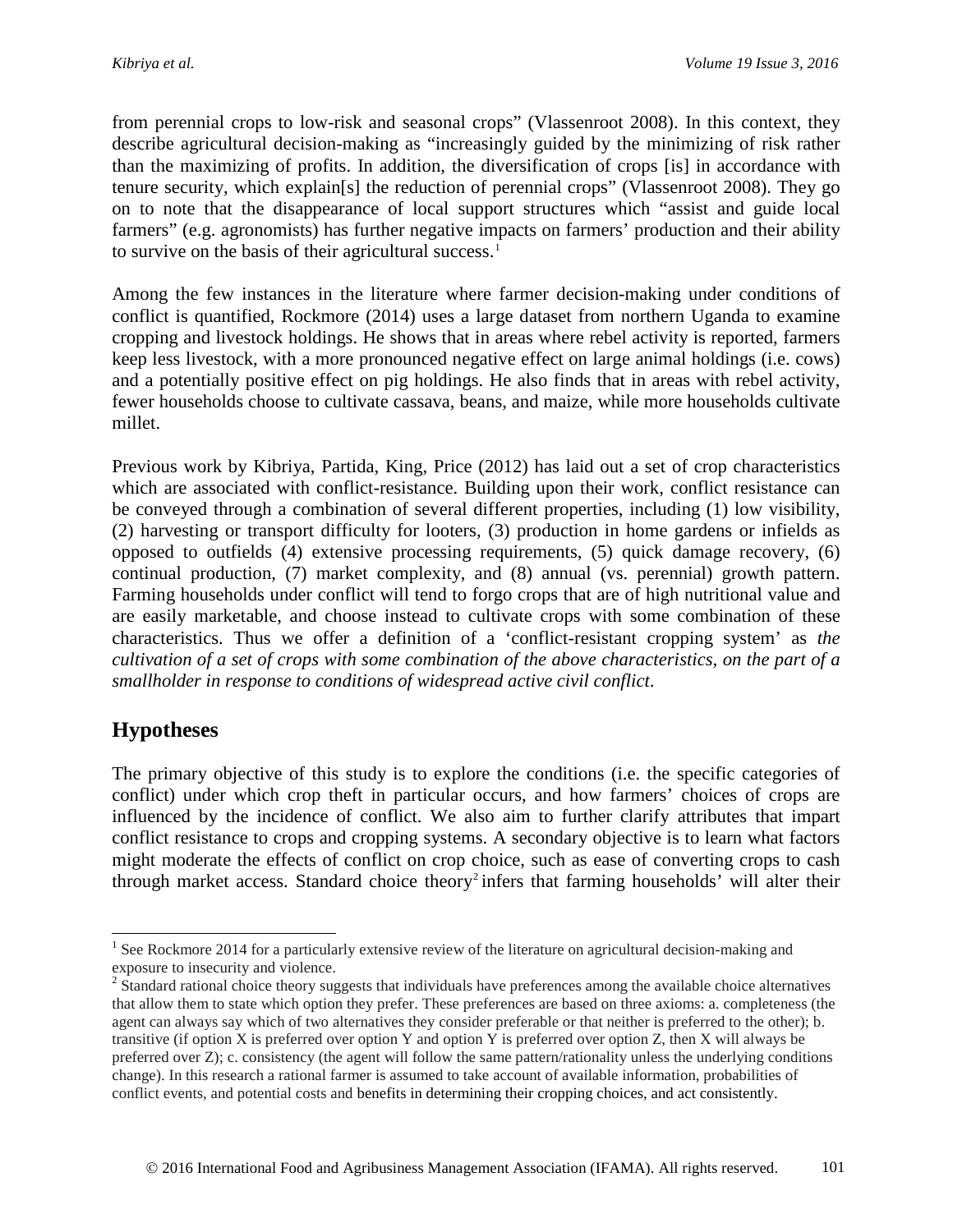cropping behavior due to exposure to violent conflict. This behavior is likely to be facilitated through market  $access<sup>3</sup>$  $access<sup>3</sup>$  $access<sup>3</sup>$  and technology.<sup>[4](#page-3-1)</sup> Our main hypotheses in this study are:

- **H1:** Conflict-affected farming households revert to conflict-resistant cropping systems.
- H<sub>2</sub>: Farmers who have better access to markets and technology will be more equipped to practice a conflict-resistant cropping system.

# **Survey and Sampling Methodology**

Data for this study was collected from North Kivu, DRC in August and September of 2014.<sup>[5](#page-3-2)</sup> We randomly chose thirty-six villages from Beni, Lubero and Rushuru regions of North Kivu<sup>[6](#page-3-3)</sup> using a randomized grid-based strategy and interviewed approximately 2200 rural farming households. The sampling methodology was designed to ensure each village in the selected regions has equal selection likelihood. High-resolution maps from the United Nation's Office for the Coordination of Humanitarian Affairs identify villages in each region. For the grid-based sampling methodology, each region was divided into 5kmx5km squares. In order to be included in the sample space, a grid square had to have at least one village in it. We identified 626 populated squares in the three territories considered, and numbered those squares consecutively—Beni 1:190, Lubero 191:462, and Rutshuru 463:626. Gridding methodology is appropriate because population density is not known and cannot be incorporated in the sampling procedure.

R statistical software was used to generate sixty-five random numbers to select squares for village sampling.<sup>[7](#page-3-4)</sup> Squares that could not be surveyed due to geographic, safety or other concerns are replaced with the next number. Village selection uses proportional weighting within each square. One village was chosen at random from each grid square selected. The unit of analysis is the individual farming household. Each household in the selected villages was surveyed, whenever possible. Enumerators were instructed to ask for the individual responsible for farming. If the individual is not available, enumerators proceed to the next house and return later.

The surveyor was prepared to gather specific information on household demography, input availability and usage, crop choices, market access, empowerment and social voice, and conflict within the society. The main dependent variable for this research is the cropping system of farming households. To collect specific information on the household cropping system the surveyor gathered detailed information on the types of crops each household chose and the reasoning behind such choices. Households were asked to categorize between crops grown for home consumption and cash crops. Additionally, they were asked to specify which crops they had ever had stolen

<span id="page-3-0"></span><sup>&</sup>lt;sup>3</sup> Market access in this specific study refers to be able to access local enterprises to buy or sell crops and inputs. It encompasses communication facilities such as: cell phones, radio, cycles and social cohesion such as: NGO and cooperative assistance.

<span id="page-3-1"></span><sup>&</sup>lt;sup>4</sup> For this study technology refers to seeds, fertilizer, irrigation facilities, pesticides and herbicides available to farming households.<br><sup>5</sup> The survey was validated and approved by the Institutional Review Board.

<span id="page-3-3"></span><span id="page-3-2"></span> $<sup>6</sup>$  Safety and logistical considerations eliminated the other territories in North Kivu from initial consideration.</sup>

<span id="page-3-4"></span> ${}^{7}R$  10.3 for Mac Maverick, seed set to 2301. The numbers were selected without replacement.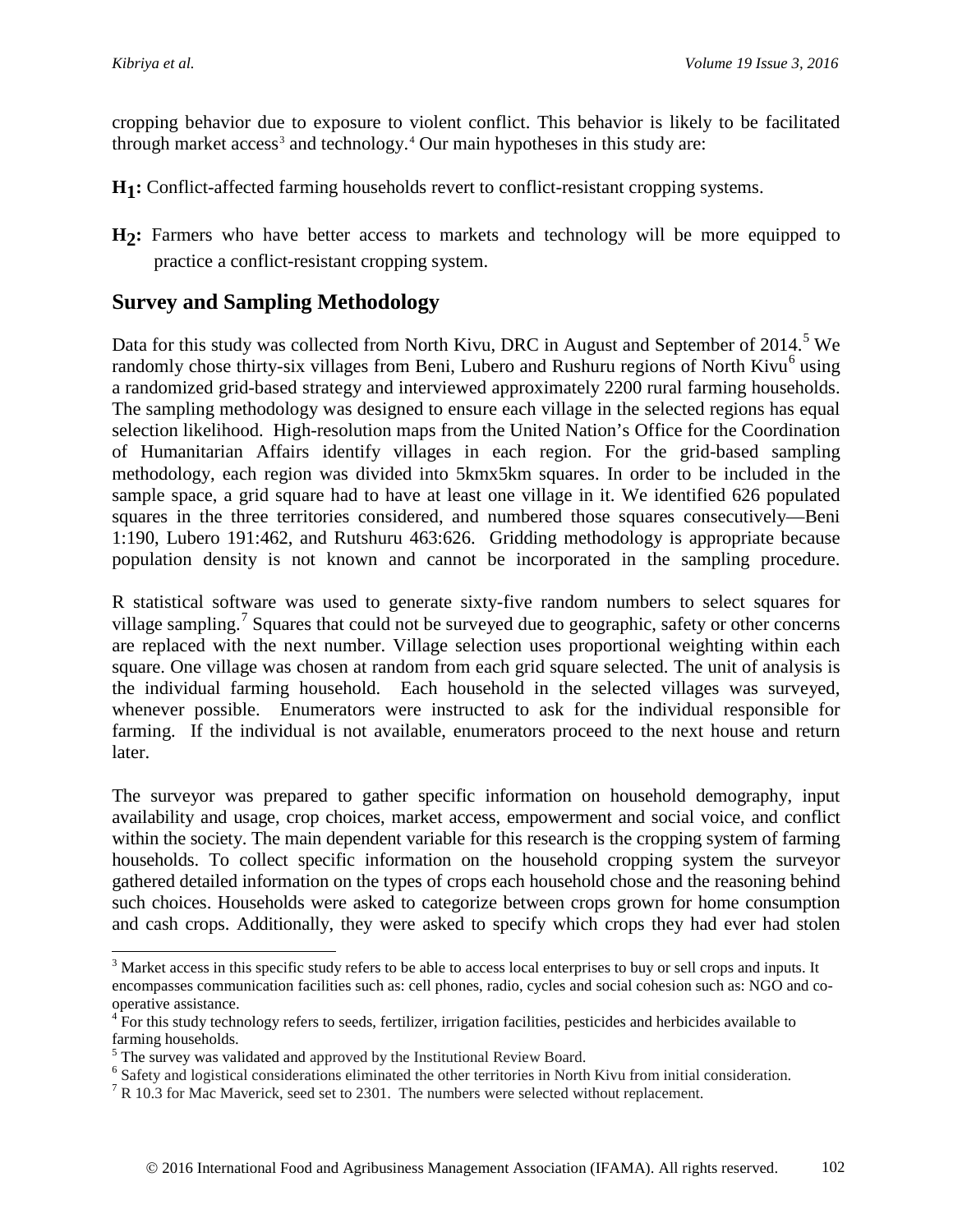from their fields, and which crops they had *never* had stolen from their fields. Given the regions and villages the households belonged in, we also asked questions on ethnicity and recorded data on the administrative unit (*groupement*) in which the household was located. Market access was determined by their access to credit and local trade. Information on empowerment and social cohesion were acquired through households' connection to village leadership and extent and type of interaction with fellow farmers. We also gathered information on their co-operative membership status and whether they had any contracts with a crop buyer enterprise.

# **Empirical Strategy**

We initiate our analysis through a qualitative understanding of the farming households in the three surveyed regions of North Kivu and a quantitative estimation of their choices. These choices are set within the agroecological and sociopolitical context of each territory. We then explore the prevalence of both conflict and crop theft in each region, including discussion of the correlations between the incidence of each. The first section concludes by illustrating our hypothesis that farmers shift away from high-conflict crops and toward more conflict-resistant crops when local insecurity increases.

In the second section of the empirical study, we focus on a short case study of a subset of the surveyed regions of North Kivu, which introduces and illustrates our quantitative analysis. In the case study, we discuss the agronomic and ecological attributes of specific crops and cropping patterns of the geographical areas in question. The case study also reveals and verifies the choices adopted by farmers by examining the prevalence of conflict and cultivation of different crops in segregated survey areas. While the initial T-tests and the regression and PSM analysis in Section Three provide a measurable understanding of patterns, the case study aims to provide a more intuitive explanation of farmer choices.

In the third section, we perform a regression analysis that will quantify the consequence of conflict on cropping system choice. Given the cross-sectional nature of our dataset, we cannot control for unobserved heterogeneity within households, nor can we find a suitable and valid instrument that would be partially correlated with our explanatory variables, but uncorrelated with unobserved heterogeneity. To mitigate any bias this might introduce and in order to capture at least some heterogeneity across groups of households, we include ethnic and *groupement* fixed effects instead and estimate the following equation:

(1) 
$$
prop\_choice_{ij} = \alpha + \beta_1 VAR_{ij} + \beta_2 groupment_j + X'\beta_3 + \varepsilon_{ij}
$$

Where crop\_choice<sub>ij</sub> refers to the cropping decision of household i belonging to *groupement* j; for the *groupement* fixed effect. For this estimation we divided the cropping choices into three groups: a. conflict resistant food crops; b. conflict resistant cash crops and c. crop diversification. The conflict resistant food and cash crops refer to each household's responses on the crops they deemed most unlikely to be stolen and their propensity to produce them. The crop diversity variable is derived from the number of crops individual households chose to produce. X is a vector of the mentioned control variables, referring to: conflict incidence, education, income, social cohesion, access to technology, co-operative membership and access to market.  $\varepsilon_{ii}$  refers to the innovation term. In all regressions, we used robust standard errors. Since the dependent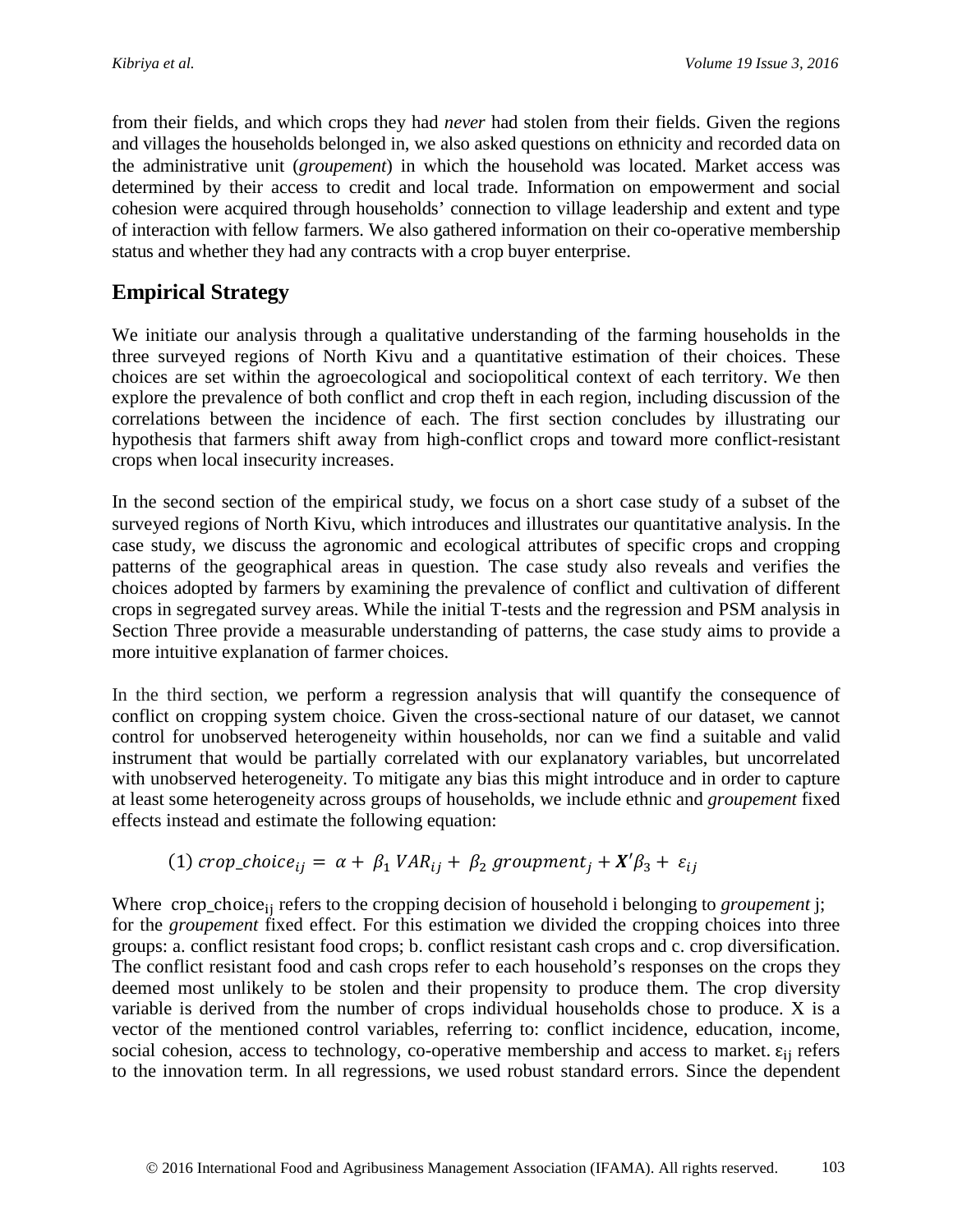variable is categorical and ordinal, an ordered probit model was used to estimate the main equation.

While the randomly selected population and categorical regression analysis may eliminate bias, the incidence of conflict or crop choice may be correlated with the other variables which we consider controls. A randomized controlled trial would be ideal but impossible to implement since "conflict" cannot be inserted as a treatment. In this situation, the best empirical setup will be a quasi-experimental design. OLS estimations may produce overestimates of the impact of conflict on crop choices. Overestimation of the effects may occur because many attributes that create conflict may be the same characteristics that do not allow farmers to cultivate certain crops. Therefore, we also chose to employ Propensity Score Matching (PSM) to isolate the effect of conflict on different cropping choices.

Matching methods group and match individual observations based on a single variable (Dehejia and Wahba 1999; Dehejia and Wahba 2002). By matching pairs of farming households with the same characteristics from control and treatment groups, we can make a comparison between treatment and control groups while reducing selection bias. For our quasi-experimental estimation, we use PSM as proposed by Rosenbaum and Rubin (1983). PSM refers to the conditional probability (given a vector of covariates X) of being assigned to treatment. Propensity score accounts for the multidimensional covariates and compresses them into a single dimension, facilitating the matching process (Abadie and Imbens 2009). Hence, the key advantage of PSM is that by using a linear combination of covariates for a single score, it balances treatment and control groups on a large number of covariates without losing a large number of observations. The pair-matched individuals in control and treatment groups with the same propensity score are essentially comparable since their only difference is whether they have been assigned to the treatment or the control group.

More intuitively, a propensity score is the probability of a unit (i.e., farming household choosing crops that are conflict resistant) being assigned to a particular treatment (i.e., experiencing conflict), given a set of observed variables, such as household demographics and access to different facilities. Propensity scores reduce selection bias by equating groups based on the selected variables. In the case of a binary treatment  $T(T=1)$  if experienced conflict, and 0 otherwise), an outcome Y (specific cropping choices), and background variables X, the propensity score is defined as the conditional probability of treatment given background variables. The treatment assignment is, then, (conditionally) unconfounded if potential outcomes are not dependent on the treatment, conditional on background variables. In technical terms, we obtain the average treatment effect (ATE) as the mean difference in outcome between the treated and the control households, and the average treatment effect on the treated (ATT) which is the average effect from treatment for those who actually experienced conflict. To check the robustness of the PSM estimation, several matching algorithms are implemented: nearest neighbor, radius ('caliper'), and kernel (Caliendo and Kopeining 2008; Imbens 2015).

In the nearest neighbor matching method, each conflict-affected household is matched with a conflict-free household with the closest propensity score. The propensity score is the probability of a household experiencing conflict given a set of specified control variables. The radius approach matches each conflict-affected household with all non-conflict-affected households whose propensity score falls in a predefined neighborhood. In kernel matching, each conflict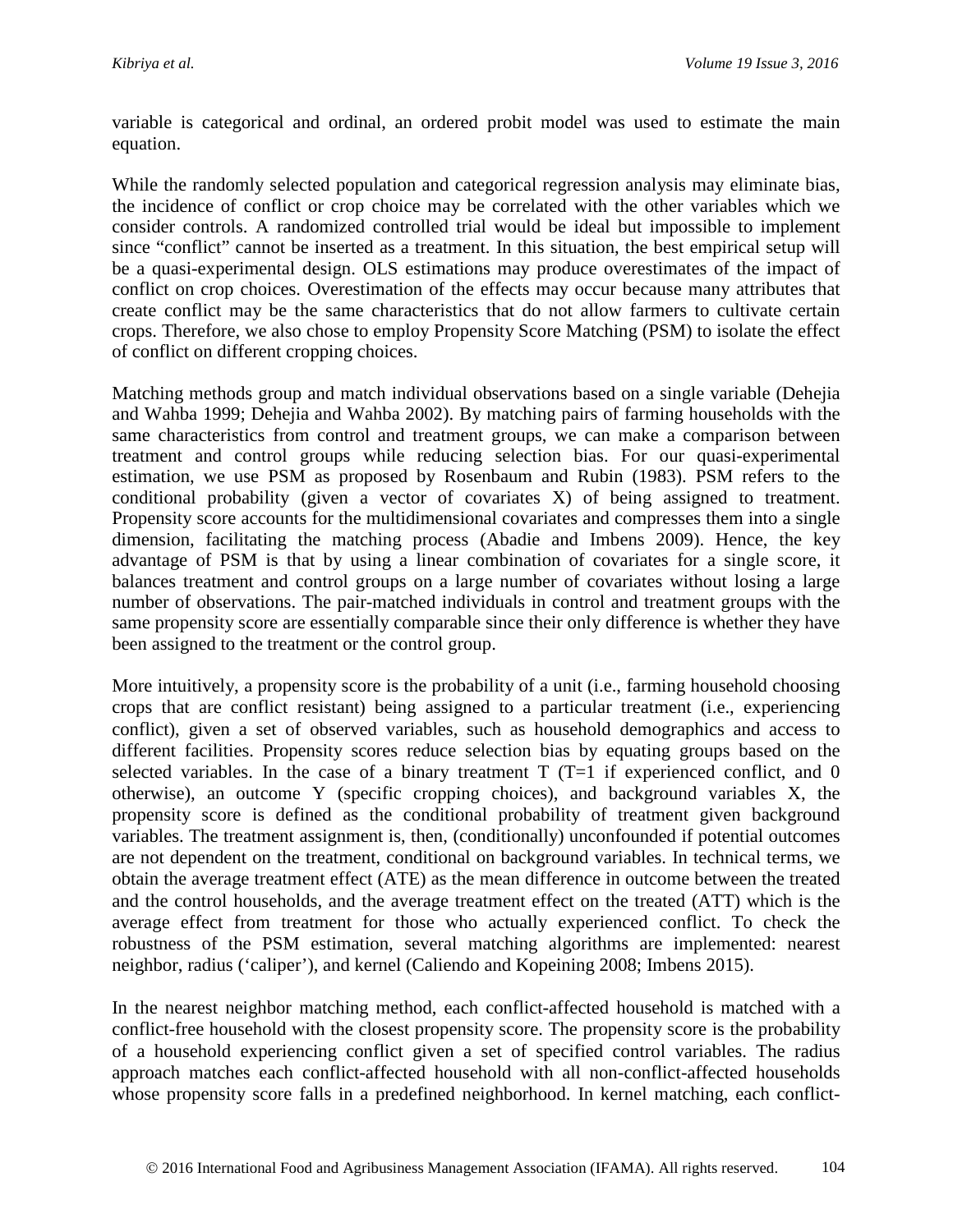affected household is matched with a weighted average of all conflict-free households, with weights declining with the distance between propensity scores.

# **Results– Part I**

There is considerable agroecological and sociopolitical heterogeneity across the province of North Kivu, though individual territories can be characterized as somewhat unique from each other. The eastern reaches of all three territories considered are endowed with rich soil (with volcanic derivatives in the south and young fertile Mollisols in the north), while the low-altitude western regions have more acidic and nutrient-poor soils. Three staple crops, beans, cassava, and maize, are the most commonly cultivated crops across all three territories, though they are present in varying relative proportions across the territories (See Table 2).

Beni territory is lower-altitude than the other two territories (generally less than 1200m), with localized rebel activity which increased significantly in the period immediately following the completion of the fieldwork for this study. Households grow more bananas than either of the other territories considered, along with cocoa, coffee and oil palm as cash crops. The territory is relatively ethnically homogenous, being populated largely by the Nande ethnic group.

Lubero territory is generally high-altitude (above 1200m - though the sparsely-populated western expanse of the territory is found at a lower altitude), and also has localized rebel activity, primarily in the southern region. In addition to the primary three staple crops, farmers grow rice, vegetables and a significant amount of potatoes. The territory is very ethnically homogenous, with the city of Butembo along the northern border of the territory being recognized as a traditional Nande stronghold.

Rutshuru territory is a mix of middle and higher altitudes, and has much more widespread rebel activity than either of the northern territories, in large part due to an influx of refugees and armed groups following the genocide in Rwanda in 1994, along with a complicated history of population flows from neighboring regions dating back at least to the Belgian colonial era. In addition to the three staple crops, farmers grow soy, sorghum, fruits and vegetables. The territory is ethnically diverse, with a mix comprising primarily the Hutu, Nande and Tutsi ethnic groups.

Over the past five years conflict has generally spread northward from Rutshuru territory.<sup>[8](#page-6-0)</sup> Among the many armed groups active in the province, the FDLR are particularly significant. An ethnically Hutu militia previously localized to Rutshuru territory, the FDLR's activities have spread into southern Lubero and possibly further north. A variety of ethnically Nande local defense groups have sprung up in the areas where the FDLR is active.

<span id="page-6-0"></span><sup>&</sup>lt;sup>8</sup> The many layers of conflict in the eastern provinces of the Democratic Republic of Congo are complex and rooted in a combination of historical, political, ethnic and geographical factors which lie beyond the scope of this paper. For an in-depth historical perspective see Hochschild 1999; for a nuanced discussion of recent events see Stearns 2012.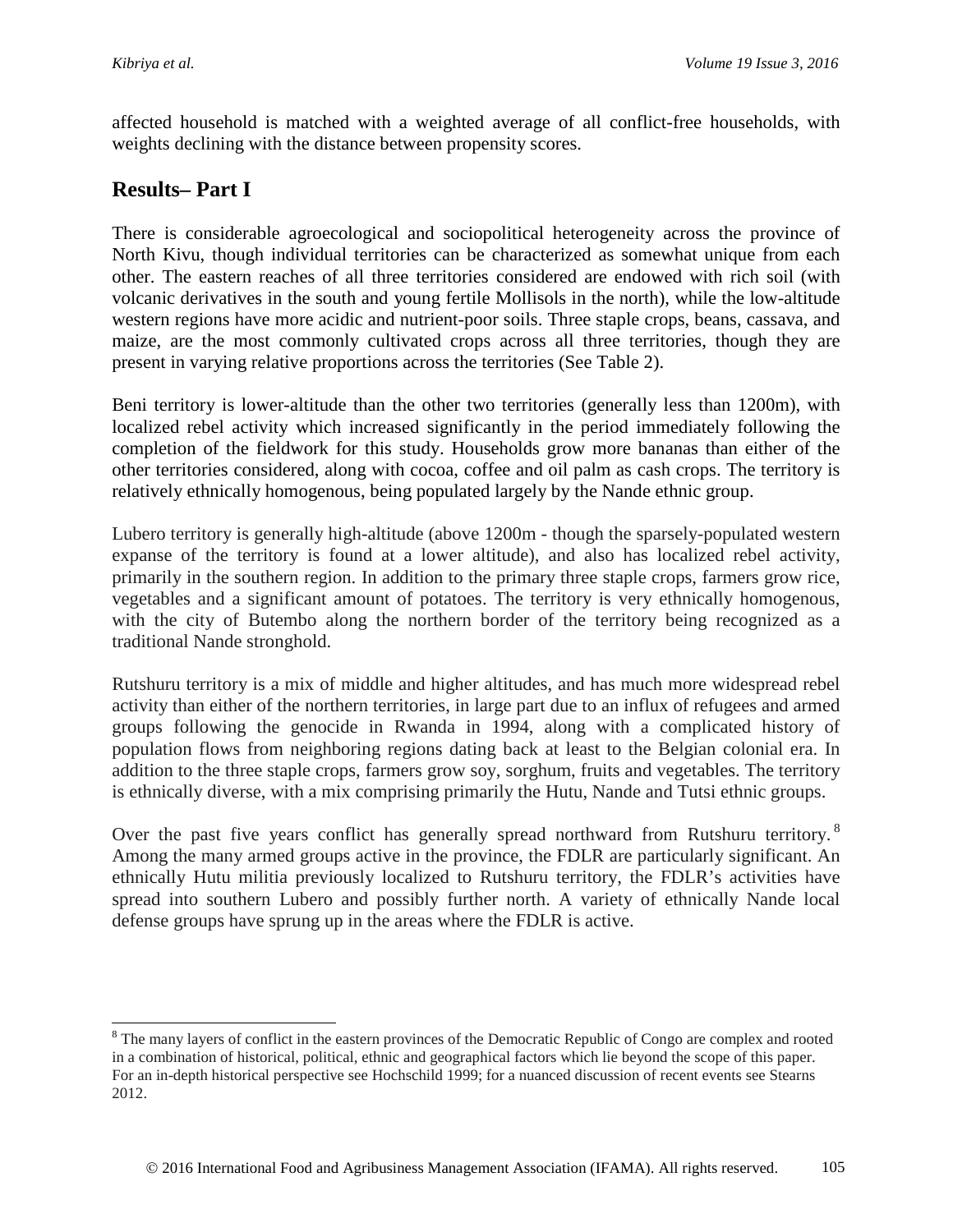| <b>Prevalence of</b>                | Beni  | Lubero | <b>Rutshuru</b> | "Sub-Region 12" |
|-------------------------------------|-------|--------|-----------------|-----------------|
| Community-level conflict            | 19.8% | 22.6%  | 27.8%           | 42.5%           |
| Conflict attributed to rebel groups | 6.6%  | 5.1%   | 11.4%           | 27.6%           |
| (Correlation coefficient)           | 0.046 | 0.240  | 0.178           | 0.289           |

#### **Table 1.** Prevalence of conflict per territory

### **Table 2.** Prevalence of crop cultivation per territory

| <b>Prevalence of Cultivation</b> | <b>Beni</b> | Lubero | <b>Rutshuru</b> | "Sub-Region 12" |
|----------------------------------|-------------|--------|-----------------|-----------------|
| <b>Bananas</b>                   | 55.1%       | 30.4%  | 37.8%           | 4.7%            |
| <b>Beans</b>                     | 85.6%       | 64.3%  | 78.8%           | 52.0%           |
| Cassava                          | 85.3%       | 70.8%  | 76.3%           | 59.1%           |
| Maize                            | 80.0%       | 68.4%  | 83.1%           | 59.1%           |

Of the twenty-nine crops covered in the survey, only four registered consistently high rates of theft across all regions surveyed: maize, beans, cassava and bananas (See Table 3). <sup>[9](#page-7-0)</sup> On average, theft is substantially more common in Rutshuru territory as compared to Beni or Lubero territories, though maize theft is relatively high everywhere.

Conflict is categorized as "community-level", reported either as conflict with neighbors or family members or "attributed to rebel groups." (See Table 1) In Beni territory, conflict and theft are both low and unpredictable: community-level conflict is not highly correlated with rebel activity, and no conflict is consistently correlated with crop theft (See Table 4). In Lubero, conflict and theft are both relatively localized in the southern sub-region, and there is a high level of correlation between different kinds of conflict, and between conflict and theft across all crops (except bananas, which are not common in Lubero) (See Table 5). In Rutshuru, conflict and theft are both more widespread and generally correlated with each other. (See Table 6).

| <b>Prevalence of Theft:</b> | <b>Beni</b> | Lubero | <b>Rutshuru</b> | "Sub-Region 12" |
|-----------------------------|-------------|--------|-----------------|-----------------|
| <b>Bananas</b>              | 17.2%       | 10.7%  | 37.8%           | 4.7%            |
| Beans                       | 15.4%       | 17.2%  | 78.8%           | 54.3%           |
| Cassava                     | 19.1%       | 15.9%  | 76.3%           | 32.3%           |
| Maize                       | 35.5%       | 45.8%  | 83.1%           | 77.2%           |

#### Table 3. Prevalence of crop theft per territory

<span id="page-7-0"></span><sup>&</sup>lt;sup>9</sup> Defined as greater than 10% of households overall reporting theft of the crop at any point. Note that 'bananas' includes both plantain (more prevalent) and sweet bananas.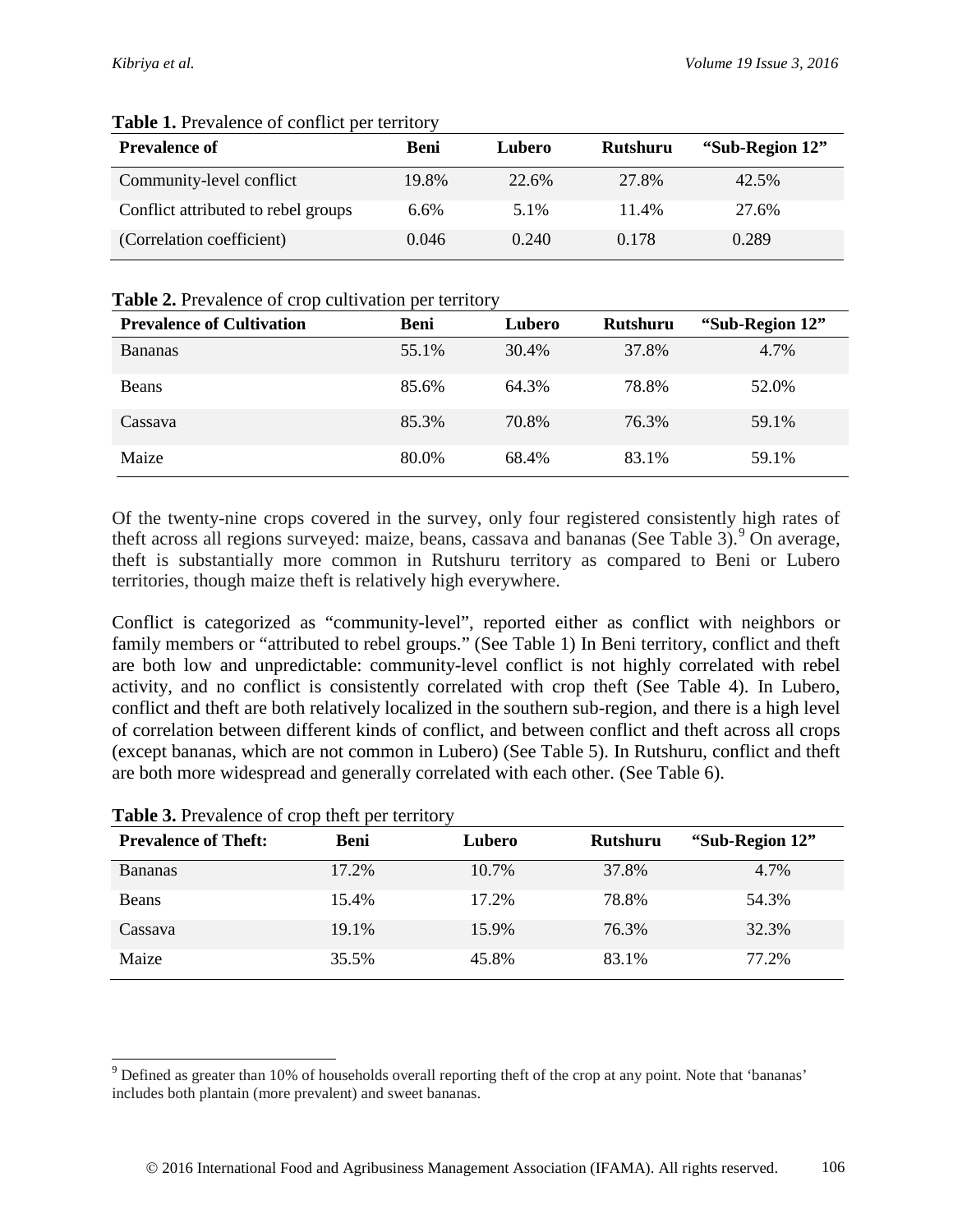| <b>Beni Territory</b>               | <b>Bananas</b> | <b>Beans</b> | Cassava      | <b>Maize</b> |  |
|-------------------------------------|----------------|--------------|--------------|--------------|--|
| Community-level conflict            | $-9.3209***$   | 2.3523       | 0.9215       | 0.7972       |  |
| Conflict attributed to rebel groups | $-1.7270*$     | 1.2547       | $-3.3226***$ | $-0.0028$    |  |
| N                                   | 679            | 679          | 679          | 679          |  |

#### **Table 4.** Test statistics for mean rates of theft by incidence of conflict (Beni Territory)

**Note.** Test statistics are reported for the mean rate of theft for each crop for households not reporting the specified type of conflict as compared with the mean rate of theft for that crop for households who do report the specified type of conflict. \*Refers to 10% significance level while \*\* and \*\*\* refer to significance levels of 5 and 1 percent, respectively.

| Table 5. Test statistics for mean rates of theft by incidence of conflict (Lubero Territory) |  |  |  |  |
|----------------------------------------------------------------------------------------------|--|--|--|--|
|----------------------------------------------------------------------------------------------|--|--|--|--|

| <b>Lubero Territory</b>             | <b>Bananas</b> | <b>Beans</b> | Cassava      | <b>Maize</b> |
|-------------------------------------|----------------|--------------|--------------|--------------|
| Community-level conflict            | $-1.7563*$     | $-6.3762***$ | $-2.9170***$ | $-2.6656***$ |
| Conflict attributed to rebel groups | 1.1159         | $-8.7130***$ | $-4.0566***$ | $-2.0812**$  |
| N                                   | 679            | 679          | 679          | 679          |

**Note.** Test statistics are reported for the mean rate of theft for each crop for households not reporting the specified type of conflict as compared with the mean rate of theft for that crop for households who do report the specified type of conflict. **\***Refers to 10% significance level while \*\* and \*\*\* refer to significance levels of 5 and 1 percent, respectively.

| <b>Rutshuru Territory</b>           | <b>Bananas</b> | <b>Beans</b> | Cassava      | <b>Maize</b> |
|-------------------------------------|----------------|--------------|--------------|--------------|
| Community-level conflict            | 1.4503         | $-3.4542***$ | $-3.9476***$ | $-3.7789***$ |
| Conflict attributed to rebel groups | 1.8929         | $-3.2135***$ | 0.3442       | 0.5043       |
| N                                   | 894            | 894          | 894          | 894          |

**Note.** Test statistics are reported for the mean rate of theft for each crop for households not reporting the specified type of conflict as compared with the mean rate of theft for that crop for households who do report the specified type of conflict. \*Refers to 10% significance level while \*\* and \*\*\* refer to significance levels of 5 and 1 percent, respectively.

Tables 7 and 8 provide further emphasis for the point that conflict of both categories across North Kivu as a whole is correlated with higher rates of crop theft. Table 7, in particular, indicates that higher rates of community-level conflict are correlated with increased crop theft in beans, cassava, and maize.

Banana theft is difficult to assess in part because the crop is not cultivated as widely, so the comparison between territories is difficult. In addition, the banana plant has a number of characteristics which confer some degree of conflict-resistance (as defined at the beginning of this paper), potentially confounding analysis which treats it as a conflict-prone crop. Those characteristics include the fact that the banana corm continues to produce new stalks and new bunches even if the farmer is dislocated due to conflict; the relative difficulty in transporting the fruit when harvested (given its bulky nature); and the fact that a farmer's banana field is often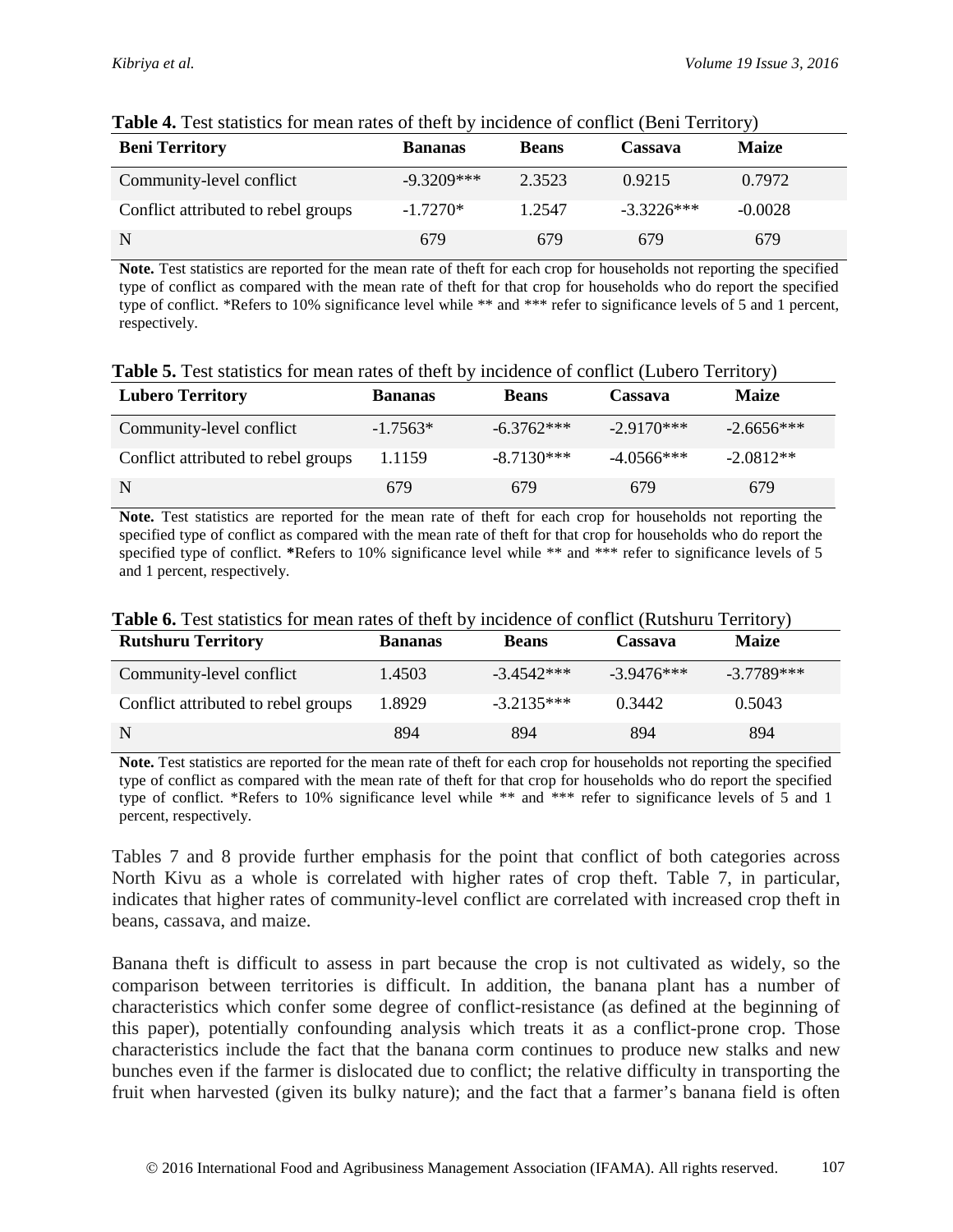near the homestead. As a result, the analysis that follows does not explicitly categorize bananas as either conflict-resistant or conflict-prone. (Cf. beans, cassava, and maize, which are all categorized as conflict-prone.)

| <b>Incidence of Community -</b><br><b>Level Conflict</b> | Theft of:<br><b>Bananas</b> | <b>Beans</b> | Cassava      | <b>Maize</b>  |
|----------------------------------------------------------|-----------------------------|--------------|--------------|---------------|
| Household level<br>(incidence vs. no incidence)          | $-4.8284***$                | $-5.3351***$ | $-4.7456***$ | $-4.1990$ *** |
| Sub-regional level<br>$(20-40\% \text{ vs. } < 20\%)$    | 0.9404                      | 5.7629       | 7.4434       | 5.4317        |
| Sub-regional level<br>$(41-60\% \text{ vs. } < 20\%)$    | $-9.2244***$                | $-1.511$     | $-2.3398**$  | $-2.8087***$  |
| Sub-regional level<br>$(61-80\% \text{ vs. } < 20\%)$    | 1.2880                      | $-7.0820***$ | $-8.7767***$ | $-4.9856***$  |

**Table 7.** Test statistics (and significance) comparing community-level conflict to theft

Test statistics are reported for the mean rate of theft for each crop for households for the conflict incidence comparison specified. "Household level" is identical to the t-test run in Tables 4–6. "Sub-regional level" describes the overall percentage of households in an individual survey location which report community-level conflict, and compares mean theft in areas with the prevalence rates specified. **Note.**\* refers to 10% significance level while \*\* and \*\*\* refer to significance levels of 5 and 1 percent, respectively.

| <b>Incidence of Conflict</b><br><b>Attributed to Rebel Groups</b> | Theft of:<br><b>Bananas</b> | <b>Beans</b>  | Cassava      | <b>Maize</b> |
|-------------------------------------------------------------------|-----------------------------|---------------|--------------|--------------|
| Household level<br>(incidence vs. no incidence)                   | 0.8459                      | $-6.4475***$  | $-4.0148***$ | $-1.9883**$  |
| Sub-regional level<br>$(20-40\% \text{ vs.} < 20\%)$              | 3.1510                      | $-11.6012***$ | $-5.6008***$ | $-4.0334***$ |
| Sub-regional level<br>$(41-60\% \text{ vs. } < 20\%)$             | 0.2498                      | $-3.7996***$  | $-7.6261***$ | $-2.5378**$  |

**Note.** Test statistics are reported for the mean rate of theft for each crop for households for the conflict incidence comparison specified. "Household level" is identical to the t-test run in Tables 4–6. "Sub-regional level" describes the overall percentage of households in an individual survey location which report conflict attributable to rebel activities, and compares mean theft in areas with the prevalence rates specified. **\***Refers to 10% significance level while \*\* and \*\*\* refer to significance levels of 5 and 1 percent, respectively.

### **Case Study**

In mid-April, 2012 parts of Lubero territory started to come under control of the FDLR (Van Damme 2012; see Raeymaekers 2008 for background). This control was localized in the area just south of "Sub-Region 12", around the town of Luofu in southwestern Lubero territory. This area is otherwise substantially similar to the rest of the heavily-populated eastern portion of Lubero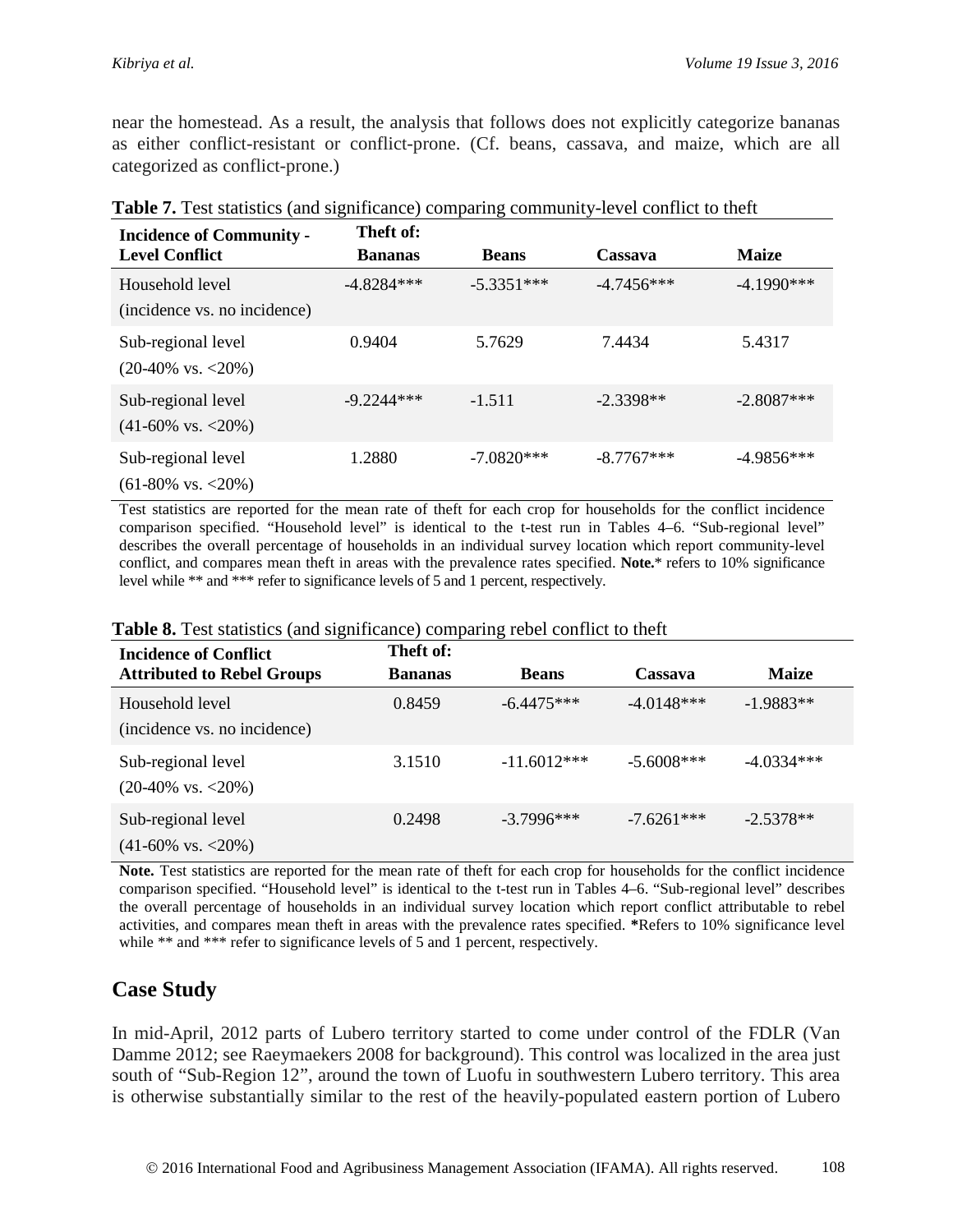territory, with similar rainfall (in the range of  $1,200-1,800$  mm/yr), altitude  $(1,600-2,000$  m), history, market access and ethnic composition. This basic similarity allows us to assess the current conditions (post-FDLR incursion) as a natural experiment, in which the rest of eastern Lubero territory (substantially unaffected by the incursion) is taken as a control region.

The uptick in rebel-related and another conflict in Sub-Region 12 is evident in respondents' answers to questions about their experience of conflict in the past 12 months (as of August 2014) (summarized in Table 9). We also see a particularly high incidence of theft<sup>[10](#page-10-0)</sup> in this Sub-Region in comparison to the rest of Lubero territory (see Table 11). Upon further inspection, we note evidence of changing preferences among farmers with regard to crop choice: Across eastern Lubero territory, maize *(Zea mays),* beans *(Phaseolus vulgaris)* and cassava *(Manihot esculenta)*  are the most commonly cultivated crops, but fewer farmers in Sub-Region 12 choose to cultivate maize, beans, and cassava, and more cultivate finger millet *(Eleusine coracana)*, taro *(Colocasia esculenta)* and peas *(Pisum sativum)* (see Table 10).

#### **Table 9.** Prevalence of conflict by source, in Sub-Region 12 vs. Control Region

| <b>Prevalence of Conflict</b>   | <b>Family and</b> | Local         | Government    | <b>Rebel</b>  |
|---------------------------------|-------------------|---------------|---------------|---------------|
| (by source)                     | <b>Neighbors</b>  | <b>Chiefs</b> | <b>Forces</b> | <b>Groups</b> |
| Sub-region 12                   | 42.5%             | 42.5%         | 6.3%          | 27.6%         |
| <b>Eastern Lubero Territory</b> | 20.3%             | 20.8%         | $0.8\%$       | $0.0\%$       |
| test statistic                  | $-5.050***$       | $-4.896***$   | $-3.669***$   | $-11.840***$  |
| N                               | 497               | 497           | 497           | 497           |

**Note.** Test statistics are reported comparing the prevalence of conflict for households between the regions specified. \*Refers to 10% significance level while \*\* and \*\*\* refer to significance levels of 5 and 1 percent, respectively.

| <b>Prevalence of</b><br><b>Cultivation</b> | <b>Beans</b> | Cassava | <b>Maize</b> | <b>Millet</b> | <b>Taro</b> | <b>Peas</b> |
|--------------------------------------------|--------------|---------|--------------|---------------|-------------|-------------|
| Sub-Region 12                              | 52.0%        | 59.1%   | 59.1%        | 37.0%         | 49.6%       | 26.8%       |
| Eastern Lubero<br>Territory                | 67.8%        | 67.8%   | 65.1%        | 0.3%          | 36.2%       | 3.8%        |
| test statistic                             | $3.238***$   | 1.799** | 1.228        | $-14.367***$  | $-2.676***$ | $-8.029***$ |
| N                                          | 497          | 497     | 497          | 497           | 497         | 497         |

#### **Table 10.** Prevalence of cultivation by crop, in Sub-Region 12 vs. Control Region

**Note.** Test statistics are reported comparing the rate of theft for each crop for households between the regions specified. \*Refers to 10% significance level while \*\* and \*\*\* refer to significance levels of 5 and 1 percent, respectively.

<span id="page-10-0"></span> $10$  Note that the prevalence of crop theft is higher than the prevalence of cultivation in some cases. Farmers were asked to specify which crops they cultivated in the previous two growing seasons (approximately 12 months), but the question about theft asked farmers to list crops which had *ever* been stolen from their fields.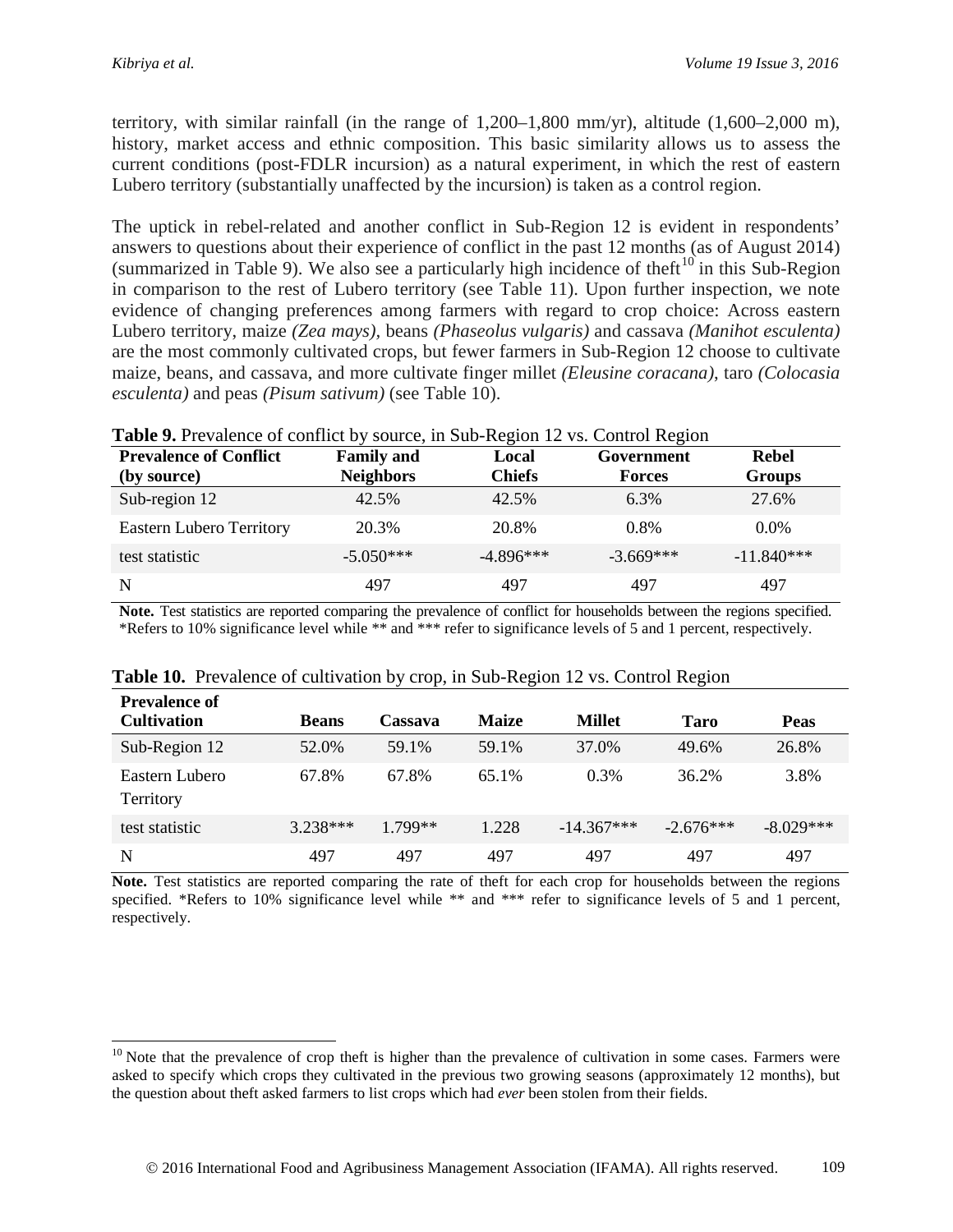| <b>Prevalence of Theft</b>      | <b>Beans</b> | Cassava     | <b>Maize</b> | <b>Millet</b> | Taro     | <b>Peas</b> |
|---------------------------------|--------------|-------------|--------------|---------------|----------|-------------|
| Sub-Region 12                   | 54.3%        | 32.3%       | 77.2%        | $0.0\%$       | $0.5\%$  | $0.8\%$     |
| <b>Eastern Lubero Territory</b> | 12.2%        | 13.8%       | 40.0%        | $0.0\%$       | $0.4\%$  | 0.3%        |
| test statistic                  | $-10.824***$ | $-4.725***$ | $-7.625***$  |               | $-0.613$ | $-0.793$    |
| N                               | 497          | 497         | 497          | 497           | 497      | 497         |

**Table 11.** Prevalence of theft by crop, in Sub-Region 12 vs. Control Region

**Note.** Test statistics are reported comparing the rate of theft for each crop for households between the regions specified. \*Refers to 10% significance level while \*\* and \*\*\* refer to significance levels of 5 and 1 percent, respectively.

Smallholders in North Kivu tend to devote their largest fields to their staple crops - most commonly a combination of beans, maize and cassava - and these fields are often far from the family home. Maize, in particular, is easily harvested and ready for consumption, while beans are the most widespread basic protein source in the region and are ready for cooking at harvest. Two general categories of cassava—'sweet' cassava and 'bitter' cassava, with varying cyanide content—are grown in the region, usually planted together in the same fields. For the rural population the differences between varieties of this staple crop are common knowledge, so 'sweet' cassava is a ready target for foragers and thieves while 'bitter' cassava, with dangerous levels of cyanide and requiring substantial processing (soaking, fermentation, drying, etc.) before consumption, is largely ignored by thieves and foragers.<sup>[11](#page-11-0)</sup>

Peas in North Kivu are prepared in a manner similar to beans, where they are boiled (either fresh or dried), seasoned with oil and salt and served with a carbohydrate such as maize, cassava, taro or rice. They are seen as a rather 'particular' crop, susceptible to both insects and disease, so farmers in the region prefer to plant less and watch the crop closely, leading them to plant the crop in smaller fields close to home. In the presence of conflict, when farmers face greater risk visiting outlying fields, peas planted in fields closer to the home have the potential to take the place of extensive (and risky) bean production as the household's primary protein source. In addition, peas in the high-altitude areas of eastern Lubero are harvested fresh to minimize the risk of insect damage, then sold fresh or dried, so the period from planting to harvest is less than four months, while beans in the same area are harvested after 4–5 months.

Like 'bitter' cassava, taro root contains toxins which require considerable processing (usually peeling and sun-drying) before the root can be consumed safely. In addition, taro is traditionally cultivated on more marginal fields, so farmers who resort to cultivating closer to home in smaller patches of more difficult terrain may choose taro as a culturally appropriate option.

As a small-seeded grain, millet requires considerable investment in drying, threshing and winnowing the harvested crop before it can be consumed, all of which would tend to dissuade potential thieves from the effort of stealing the crop from the field. In addition, millet is an uncommon staple crop in

<span id="page-11-0"></span> $11$  Unfortunately the survey did not differentiate between 'sweet' and 'bitter' cassava when measuring cultivation and theft.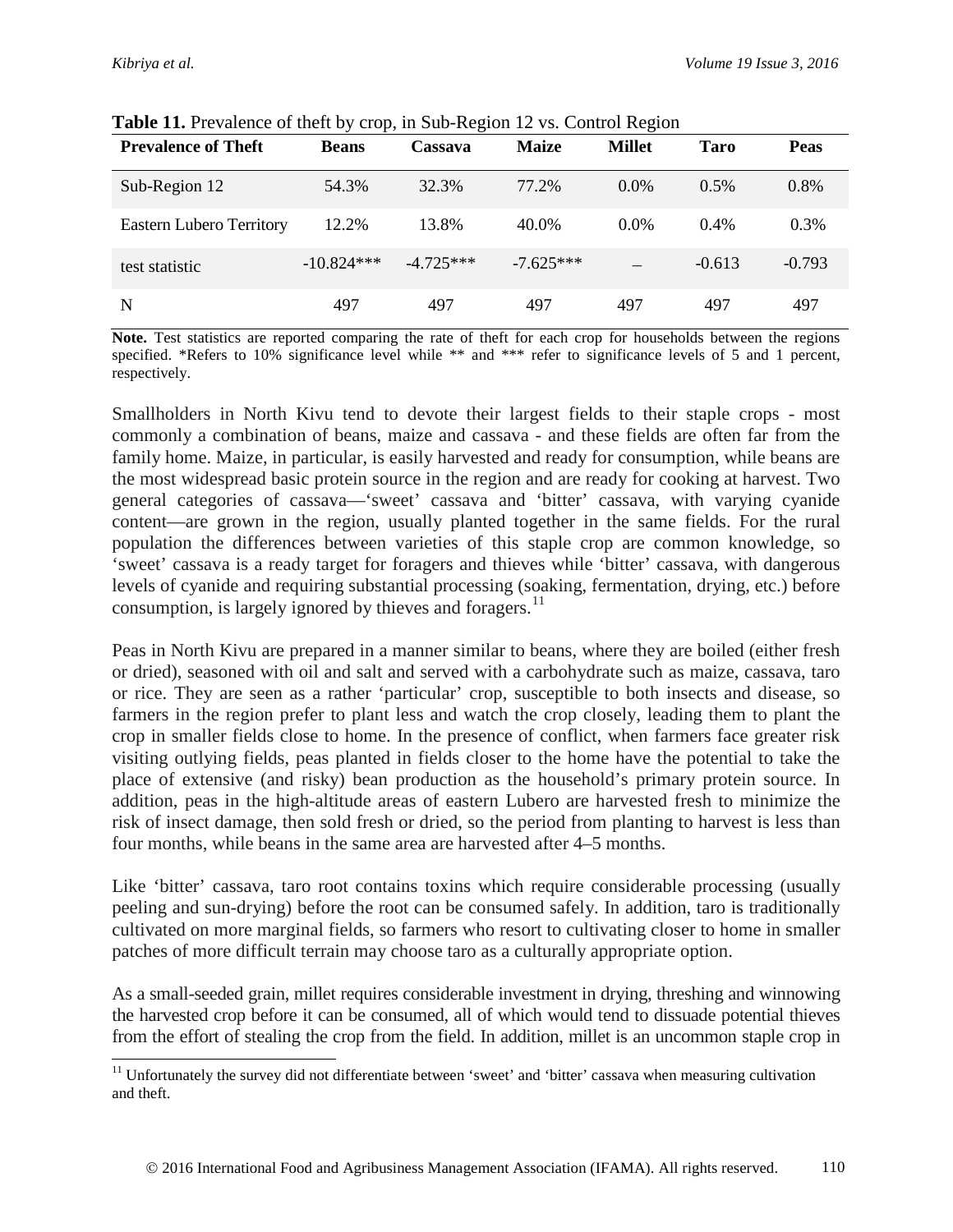the diet of the region, so unfamiliarity with cooking and preparing the grain could be an additional impediment to its theft. $^{12}$  $^{12}$  $^{12}$ 

Considering these agronomic and cultural factors, a shift away from easily-prepared and readilyconsumed crops such as maize, beans and 'sweet' cassava, and toward millet, taro and peas make sense. As noted in Table 11, though rates of theft are higher in sub-region 12 even for taro and peas, those rates are substantially lower than the rates of theft for the primary staple crops mentioned. In this natural experiment, we see that farmers in areas exposed to higher-thanaverage rates of conflict act as rational actors: They choose to switch away from conflict-prone staple crops and to diversify their portfolio with crops which are more conflict-resistant.

# **Results– Part II**

| Table 12. Regression estimations on the relationship between cropping system choice and conflict |                                                |               |                                                |              |                                       |              |
|--------------------------------------------------------------------------------------------------|------------------------------------------------|---------------|------------------------------------------------|--------------|---------------------------------------|--------------|
| <b>Dependent Variable</b>                                                                        | <b>Conflict Resistant</b><br><b>Food Crops</b> |               | <b>Conflict Resistant</b><br><b>Cash Crops</b> |              | <b>Crop</b><br><b>Diversification</b> |              |
| <b>Variables</b>                                                                                 | (1)                                            | (2)           | (3)                                            | (4)          | (5)                                   | (6)          |
| <b>Conflict Level</b>                                                                            | $0.156***$                                     | $0.13***$     | $0.07***$                                      | $0.08***$    | $0.47***$                             | $0.44***$    |
| <b>Low Market Access</b>                                                                         | $-0.299***$                                    | $-0.08$       | $-0.26***$                                     | $-0.10*$     | $-1.48***$                            | $-0.82***$   |
| <b>Contract with Farmer</b>                                                                      | $-0.406***$                                    | $-0.19**$     | 0.01                                           | 0.01         | $-1.3***$                             | $-0.63**$    |
| Empowerment                                                                                      | $-0.706***$                                    | $-0.90***$    | $-0.11$                                        | $-0.06$      | $-1.99***$                            | $-2.0***$    |
| <b>Social Cohesion</b>                                                                           | 0.0950                                         | 0.08          | 0.10                                           | $0.12**$     | $0.30*$                               | $0.37**$     |
| Cooperative Membership                                                                           | 0.196                                          | $-0.06$       | $-0.16***$                                     | $-0.10*$     | 0.14                                  | $0.86*$      |
| Household Size                                                                                   | 0.478                                          | 0.08          | 0.01                                           | $-0.01$      | $0.1***$                              | $0.14***$    |
| Income                                                                                           | $-3.93$ <sup>-10</sup>                         | $-1.10^{-09}$ | $-1.2 - 09$                                    | $1.69 - .09$ | $8.03 - .09$                          | $1.33 - .08$ |
| Education                                                                                        | 0.01                                           | 0.01          | 0.01                                           | 0.01         | $-0.01$                               | 0.01         |
| <b>Access to Technology</b>                                                                      | 0.280                                          | $0.16**$      | $0.22**$                                       | 0.08         | 0.78                                  | $0.40**$     |
| Constant                                                                                         | 2.816                                          | $1.7***$      | $0.70***$                                      | 0.69         | $5.3***$                              | 4.49***      |
| Observations                                                                                     | 1440                                           | 1440          | 1440                                           | 1440         | 1440                                  | 1440         |
| R-squared                                                                                        | $\cdot$ .2                                     | $\cdot$ 3     | .15                                            | .35          | .25                                   | .45          |
| Controls                                                                                         | Yes                                            | Yes           | Yes                                            | Yes          | Yes                                   | Yes          |
| <b>Groupement FEs</b>                                                                            | N <sub>o</sub>                                 | Yes           | N <sub>0</sub>                                 | Yes          | N <sub>0</sub>                        | Yes          |

**Note.**\*Refers to 10% significance level while \*\* and \*\*\* refer to significance levels of 5 and 1 percent, respectively.

<span id="page-12-0"></span> $12$  These findings substantially corroborate those reported by Rockmore (2014), who also found that in areas with rebel activity, fewer households choose to cultivate cassava, beans and maize, while more households cultivate millet.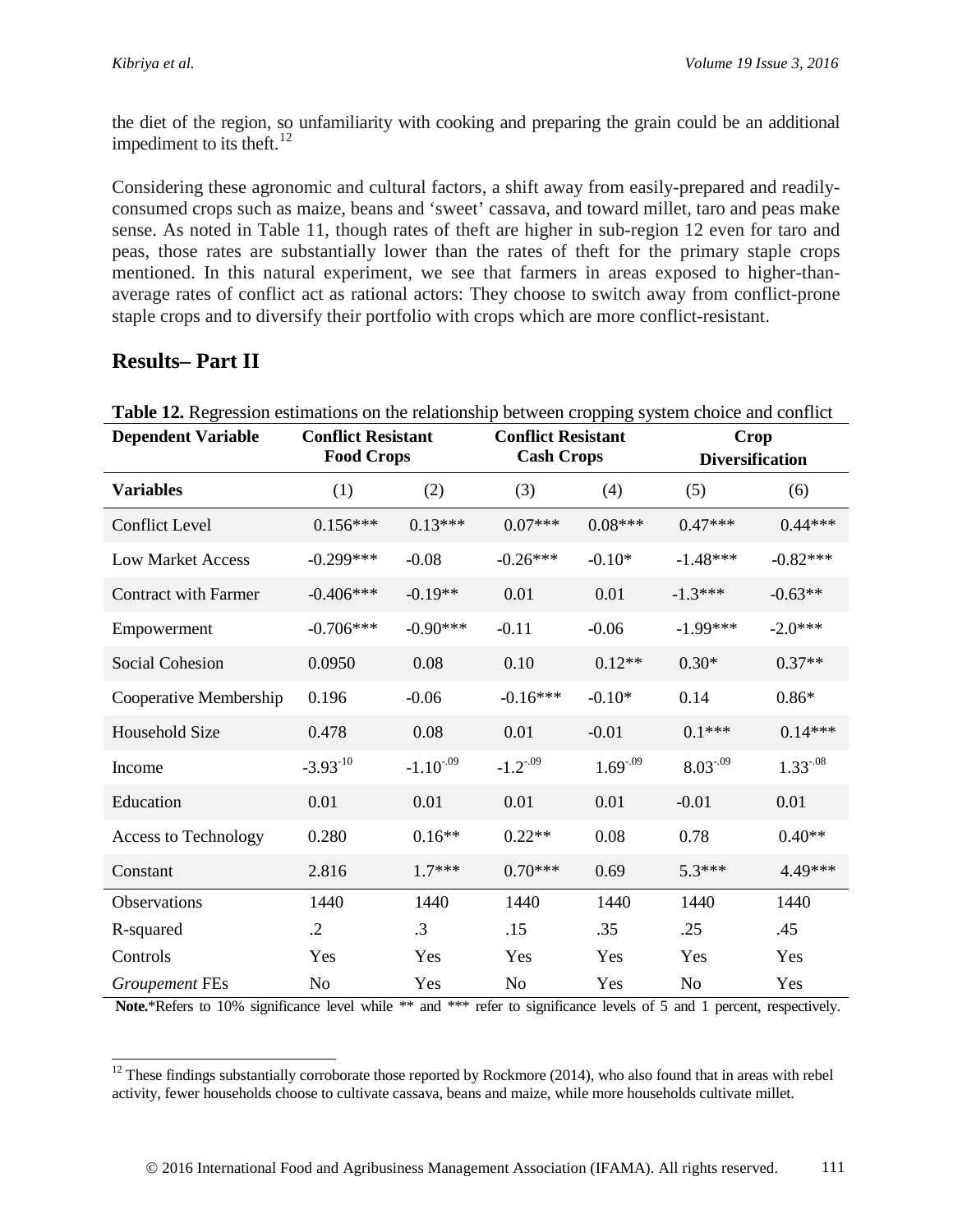The first two columns of Table 12 refer to conflict resistant food crops as the dependent variable with and without the *groupement*-specific effects. Table 13 lists and describes all correlates used in the analysis. In both the columns, we find conflict incidence positively affecting households' cropping choices at the 99% confidence level. Households that have lower market access have a statistically significant negative association with producing less conflict resistant food crops. Contract levels of farmers are found to be negatively related to households' choice of conflict resistant crops with 1% statistical significance: Farmers have more incentive to produce profit maximizing crops as opposed to hedging against conflict if they have an existing contract and will be producing more cash crops.

| <b>Variable Name</b>                 | <b>Description</b>                                                                                                             |
|--------------------------------------|--------------------------------------------------------------------------------------------------------------------------------|
| <b>Conflict Resistant Food Crops</b> | Crops which are both cultivated by the farmer as food crops for<br>home consumption <i>and</i> reported as infrequently stolen |
| <b>Conflict Resistant Cash Crops</b> | Crops which are both cultivated by the farmer as cash crops and<br>reported as infrequently stolen                             |
| Crop Diversity                       | Number of crops each farmer produced                                                                                           |
| <b>Conflict Level</b>                | Number of incidences of conflict each farmer experienced                                                                       |
| <b>Low Market Access</b>             | From a composite score of farmer's access to local markets                                                                     |
| <b>Contract with Farmers</b>         | If the farmer had a formal contract with a buyer                                                                               |
| Empowerment                          | Composite score on farmer's voice and influence in his/her village                                                             |
| Social Cohesion                      | Composite score of farmer's social standing                                                                                    |
| Co-operative Membership              | If the farmer is a member of a co-operative                                                                                    |
| Household Size                       | Number of people in the household                                                                                              |
| Income                               | Total income in the last two cropping seasons                                                                                  |
| Education                            | Number of years of schooling                                                                                                   |
| Access to technology                 | Composite score on farmers' access to agricultural technology                                                                  |
| Groupement                           | The specific <i>groupement</i> in which the farmer is located                                                                  |

Empowerment also appears negatively and significantly related to conflict resistant food crops in both columns. As a household gains more power in the society, it appears that households get more confident and produce less conflict resistant crops. Income, education, size and cooperative memberships do not appear to be statistically significant with any of the conflict resistant food crops. Columns 3 and 4 show the estimates of conflict resistant cash crops as dependent variables with and without *groupement* fixed effects. Similar to conflict resistant food crops we find that conflict incidences are positively related at 1% significance levels. Low market access also depicts comparable results with the first two columns. Surprisingly, contracts with buyers do not have any statistical significance in the choice of conflict resistant cash crops. We attribute this non-significance to the lack of variation in the data as most of the farmers who produced cash crops have some kind of contract with buyers. Empowerment had similar effects because most farmers who practiced cash cropping had some influence on their respective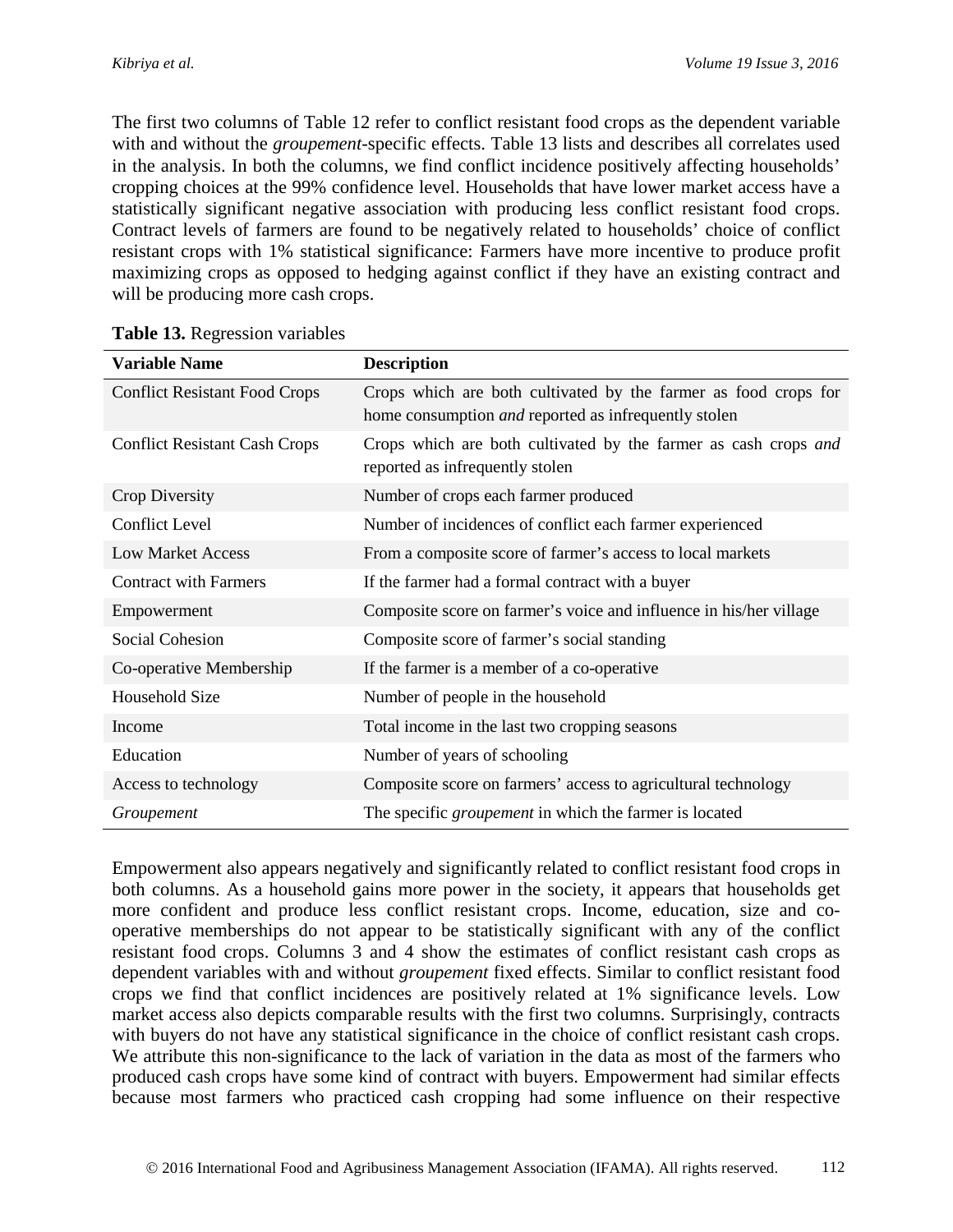councils and societies. We again fail to find any significant relationship between conflict resistant cash crop and household size, income and education.

Columns 5 and 6 show the estimates of crop diversification. Conflict incidences are again found to be statistically significant and positively related to crop diversification at 99% confidence intervals. Contracts and low market access are negatively but statistically significantly related to crop diversification at a 1% significance level. Farmers who have contracts with buyers and low market access try to specialize in certain crops. Empowerment has a statistically significant negative relationship while social cohesion has a significant and positive association with crop diversification. Household size contradicts the results of previous columns showing a significant positive relationship with crop diversification. Surprisingly yet consistently, income and education appear inconsequential in terms of households' choice of diversifying agricultural crops—possibly because while it is generally accepted that higher-educated farmers tend to specialize and invest more in fewer crops, under conditions of conflict those same farmers may tend to diversify their cropping choices.

Using Propensity Score Matching, the impact of conflict on farmers' cropping choice remains significant at the 5% level under the nearest neighbor regression method, and at the 1% level under the other methods (caliper=0.005 and kernel) (see Table 14). Figure 1 shows that the density curve for propensity scores of the treated and the control groups align well. Table 15 details the variables used in the PSM estimation.

| <b>Estimation Method</b>                                        | <b>Nearest Neighbor</b> | <b>Caliper</b> (0.005) | Kernel     |
|-----------------------------------------------------------------|-------------------------|------------------------|------------|
| Coefficient on outcome variable<br>('Conflict resistant crops') | $0.076**$               | $0.083***$             | $0.085***$ |
| Number of treated                                               | 879                     | 879                    | 879        |
| Number of controls                                              | 945                     | 945                    | 945        |

**Table 14.** PSM estimations on the relationship between cropping system choice and conflict

**Note.** \*\* Refers to 5% significance level while \*\*\* refers to 1% significance level.



**Figure 1.** Estimated propensity score density over groups (treated vs. control)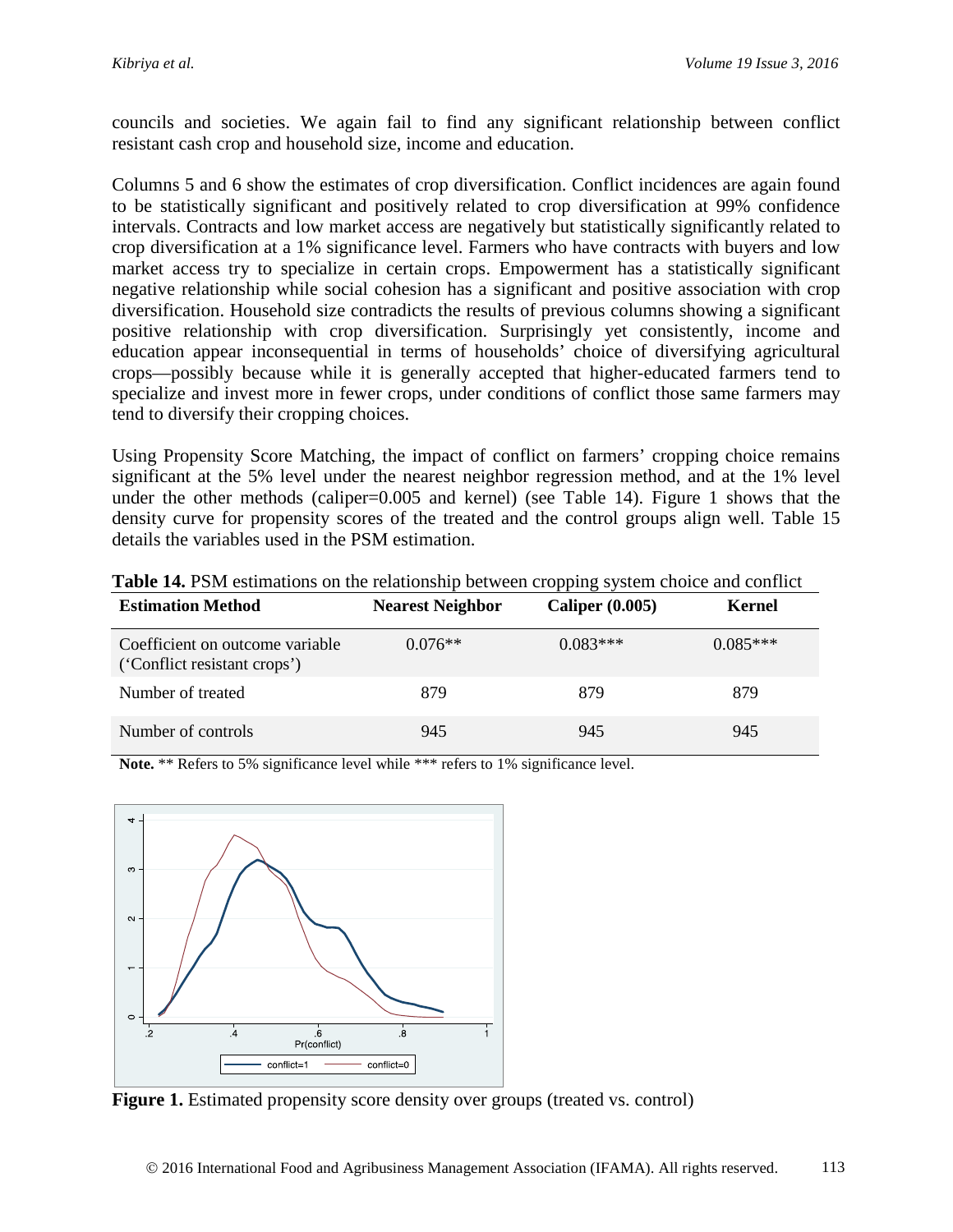| <b>Variable Name</b>            | <b>Description</b>                                                                                                                                                                  |  |
|---------------------------------|-------------------------------------------------------------------------------------------------------------------------------------------------------------------------------------|--|
| <b>Conflict Resistant Crops</b> | Defined on the basis of the cropping system identified in the case<br>study results, as the cultivation of at least one of millet, taro or peas<br>in the previous cropping period. |  |
| <b>Treatment Variable</b>       |                                                                                                                                                                                     |  |
| Conflict                        | Farmer reports exposure to conflict during the six months preceding<br>the survey.                                                                                                  |  |
| <b>Control Variables</b>        |                                                                                                                                                                                     |  |
| <b>Low Market Access</b>        | From a composite score of farmer's access to local markets                                                                                                                          |  |
| <b>Contract with Farmers</b>    | If the farmer had a formal contract with a buyer                                                                                                                                    |  |
| Empowerment                     | Composite score on farmer's voice and influence in his village                                                                                                                      |  |
| Social Cohesion                 | Composite score of farmer's social standing                                                                                                                                         |  |
| Co-operative Membership         | If the farmer is a member of a co-operative                                                                                                                                         |  |
| Education                       | Years of schooling of the most highly educated family member                                                                                                                        |  |
| Access to technology            | Composite score on farmers' access to agricultural technology                                                                                                                       |  |
| Sub-Region                      | The sub-region in which the farmer is located.                                                                                                                                      |  |

#### **Table 15.** PSM regression variables

### **Discussion**

In Part I, we see that in a 'natural experiment' where rebel forces enter a sub-region of a relatively homogenous territory, increased rebel activity is associated with increases in community-level conflict, and that both are associated with increased incidence of crop theft. We also see evidence in the case study that when confronted by increased levels of conflict, farmers make the rational choice to cultivate less of the common, easily-looted maize, beans, and sweet cassava, and more conflict-resistant crops—characterized in this case by crops with a combination of a short, annual growth pattern, being cultivated in gardens or fields close to the home and/or close to population centers, and having extensive processing requirements (drying/threshing for millet, poison removal in the case of taro). The case study clearly indicates that households make rational choices about crop choice when faced with conflict, and choose to cultivate crops which are less prone to theft.

In Part II, we find that the main independent correlate, conflict incidence, positively influences farmer cropping choice for both conflict-resistant cash and food crops and diversification decisions. Table 16 summarizes the signs of associated correlates used in the regression analysis. We conclude that being prone to conflict alters behavior and hedging mechanisms of farming households. Households in North Kivu tend to diversify their crop choice when exposed to conflict incidents. Access to technology appears to provide farmers an advantage in producing more conflict resistant crops, while better market access makes households more inclined to produce crops that are conflict resistant. Social empowerment also appears to have the same effect on conflict-resistant food cropping and crop diversification. However, empowerment and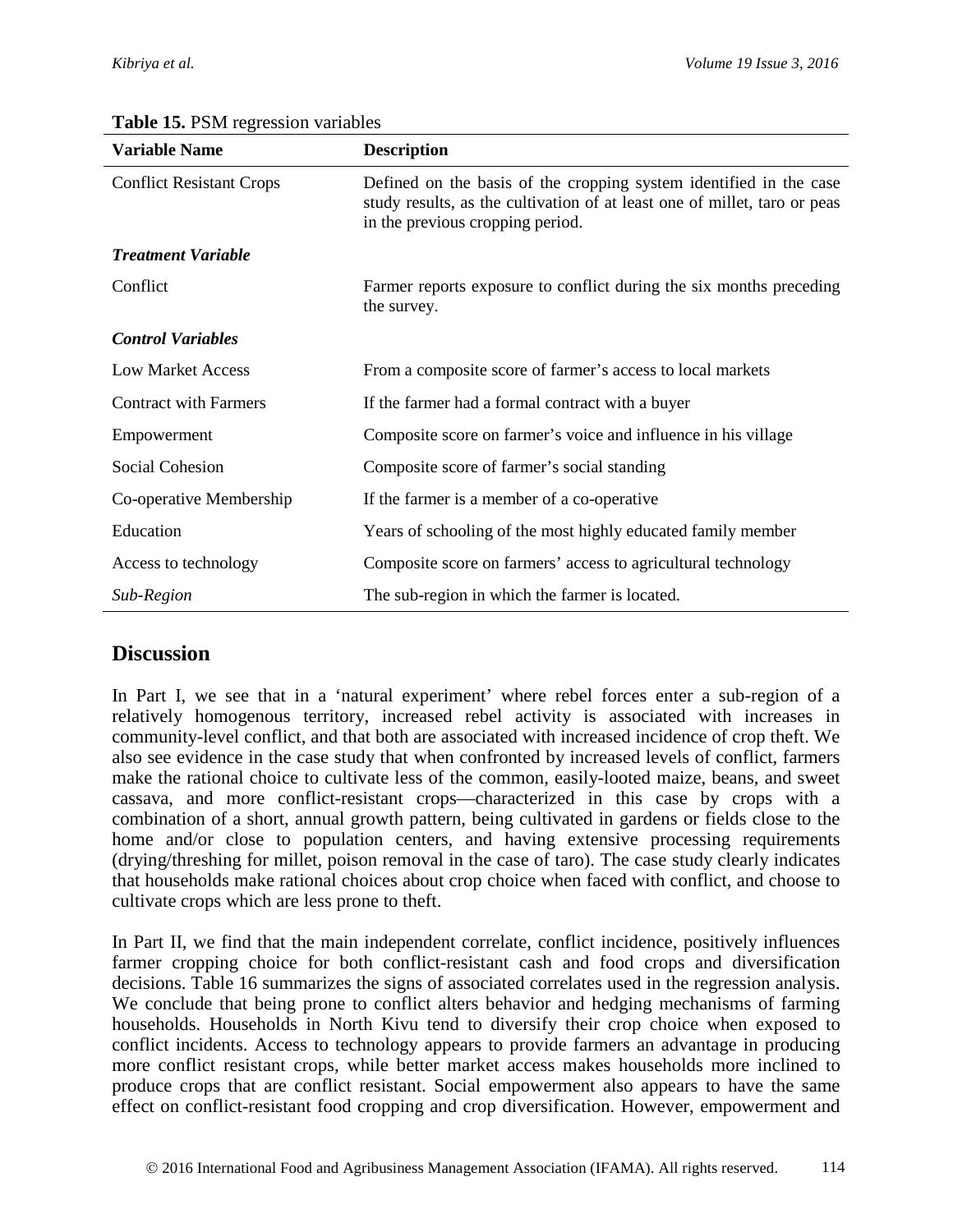contracts appear to have no effect on cash cropping, mainly due to lack of variation. Social cohesion does not affect the conflict-resistant food crop choices, though it affects the choice of cash crops and diversification—implying that better-connected farmers alter their cash-cropping behavior due to conflict, but not their cropping behavior for home consumption. A rather surprising finding of this research is that income and education levels do not affect farmer crop choices. We feel that the lack of dispersion in the data due to low-income levels and education across most of the surveyed households contributed to this significant yet perplexing discovery. It is also possible that the well-accepted tendency among higher-educated and higher-earning farmers to specialize in fewer crops confounds our analysis since those same farmers are likely to act rationally under conflict conditions. Access to farmer co-operatives only appears to reduce alteration in behavior in cash cropping. These findings are further corroborated by a Propensity Score Matching approach, demonstrating a strong case for a causal relationship between conflict incidence and the choice to cultivate a set of crops with strong conflict resistance.<sup>[13](#page-16-0)</sup>

These findings cannot necessarily be extrapolated to profit-oriented farming enterprises, given the subsistence nature of the majority of the sample studied—for example, just over 7% of the sample has any sort of contract with a buyer for the purchase of their crops. As noted previously, cropping decisions through much of North Kivu are "guided by the minimizing of risk rather than the maximizing of profits."

| <b>Explanatory / Dependent</b> | <b>Food Crops</b> | <b>Cash Crops</b> | <b>Diversification</b> |
|--------------------------------|-------------------|-------------------|------------------------|
| Conflict                       | $+$               | $+$               | $+$                    |
| <b>Market Access</b>           |                   |                   |                        |
| Contract                       |                   | N/A               |                        |
| Empowerment                    |                   | N/A               |                        |
| Cohesion                       | N/A               | $+$               | $+$                    |
| $Co$ -op                       | N/A               |                   | N/A                    |
| Income                         | N/A               | N/A               | N/A                    |
| <b>Size</b>                    | N/A               | N/A               | $+$                    |
| Technology                     | $+$               | $+$               | $+$                    |
| Education                      | N/A               | N/A               | N/A                    |

**Table 16.** Summary of results

Note. + Refers to statistically significant positive relationship while refers to a statistically significant negative relationship. N/A implies no association due to lack of statistical significance.

<span id="page-16-0"></span> $<sup>13</sup>$  Issues of reverse causality are extremely unlikely in this case: A causal relationship between the cultivation of</sup> millet, taro and peas, and the incidence of rebel activity, would be difficult to substantiate.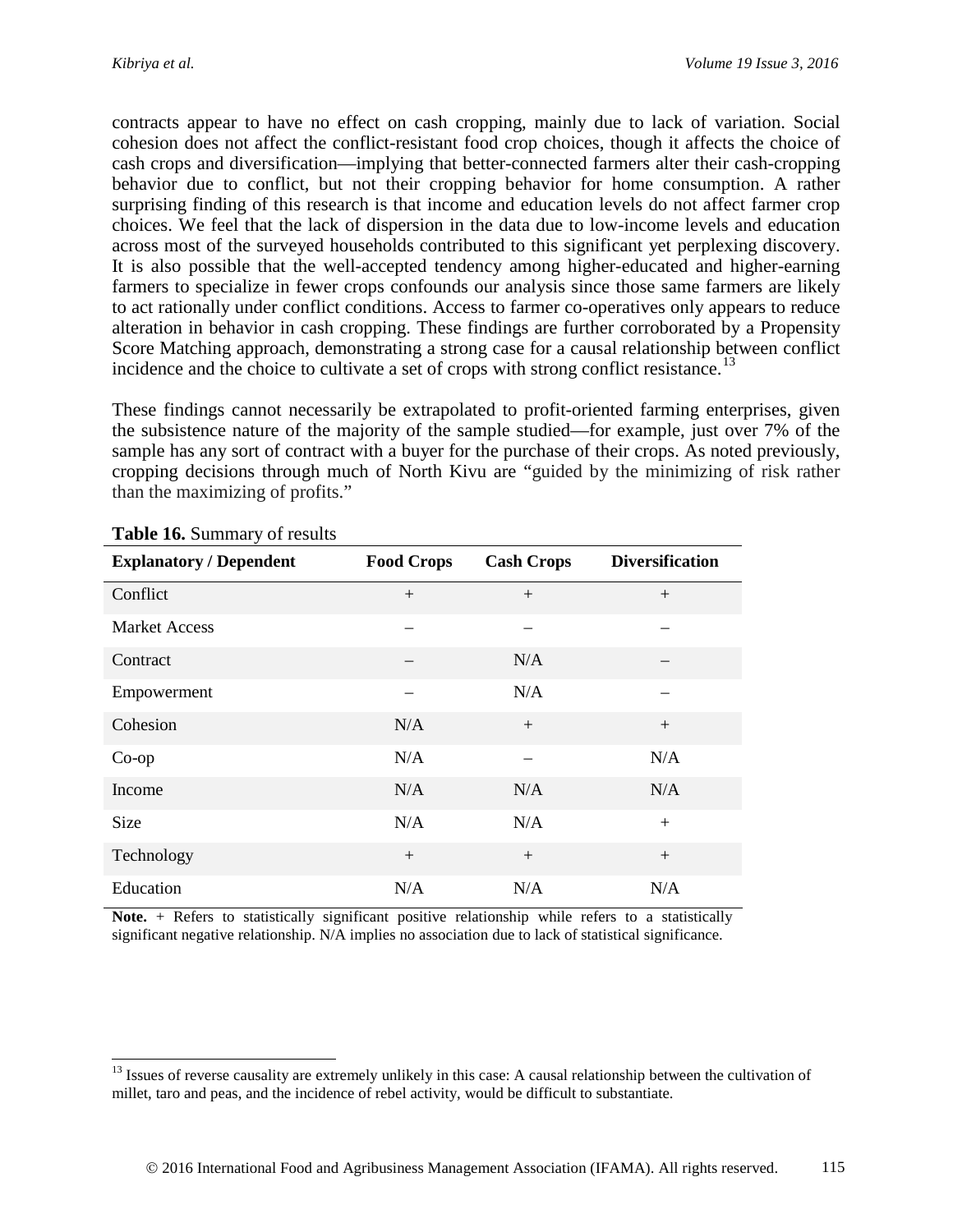# **Conclusion**

Although the study of cropping behavior under extreme conditions is in its infancy, our unique approach and results provide significant insight into farmer behaviors in North Kivu, DRC. The case study using the natural experiment in Sub-Region 12 of Lubero territory lends support to our primary hypothesis, that conflict changes farmer perceptions and cropping behavior. Our secondary results imply that farmers that have better market access will be able to adapt more towards conflict resistant cropping systems. Cohesion in general also increased shock resiliency through adaptation towards more conflict resilient cropping systems. Although household size increased crop diversification, it did not contribute to coping mechanisms through cropping systems. The policy implications that can be drawn from this study are that improving access to markets and information as well as increasing social cohesion can help farming households in conflict-prone agrarian societies such as North Kivu to adopt conflict-resistant farming practices. This, in turn, might help them to cope better with the adverse effects of long-term conflict and social unrest that has become an integral part of their lives and livelihoods. Finally, a better understanding of farmers' cropping choices under conditions of conflict could aid practitioners, policymakers, and potentially even crop breeders and other researchers to better serve the needs of populations under conditions of long-term conflict.

### **Acknowledgements**

We would like to thank the Howard G. Buffett Foundation for their financial support and Mr. Robert Kahumula, Mr. Vutseme Lusenge and Ms. Clarice Kivuya for adding nuance to our understanding of the qualitative components of farmer decision-making under conditions of conflict. We also thank the journal editors and three anonymous referees for their comments and contributions. Any errors or limitations remain our own.

### **References**

- Abadie, A., and G. W. Imbens. 2009. Matching on the estimated propensity score (Working Paper No. 15301). National Bureau of Economic Research, Harvard University.
- Barnett, J., and W. N. Adger. 2007. Climate change, human security and violent conflict. *Political Geography* 26(6):639–655. doi: 10.1016/j.polgeo.2007.03.003.
- Dehejia, R. H., and S. Wahba. 1999. Causal effects in nonexperimental studies: Reevaluating the evaluation of training programs. *Journal of the American Statistical Association* 94(448):1053–1062.
- Dehejia, R. H., and S. Wahba. 2002. Propensity score-matching methods for nonexperimental causal studies. *Review of Economics and Statistics* 84(1): 151–161.
- Dercon, S. 1996. Risk, crop choice, and savings: Evidence from Tanzania. *Economic Development and Cultural Change* 44(3):485–513.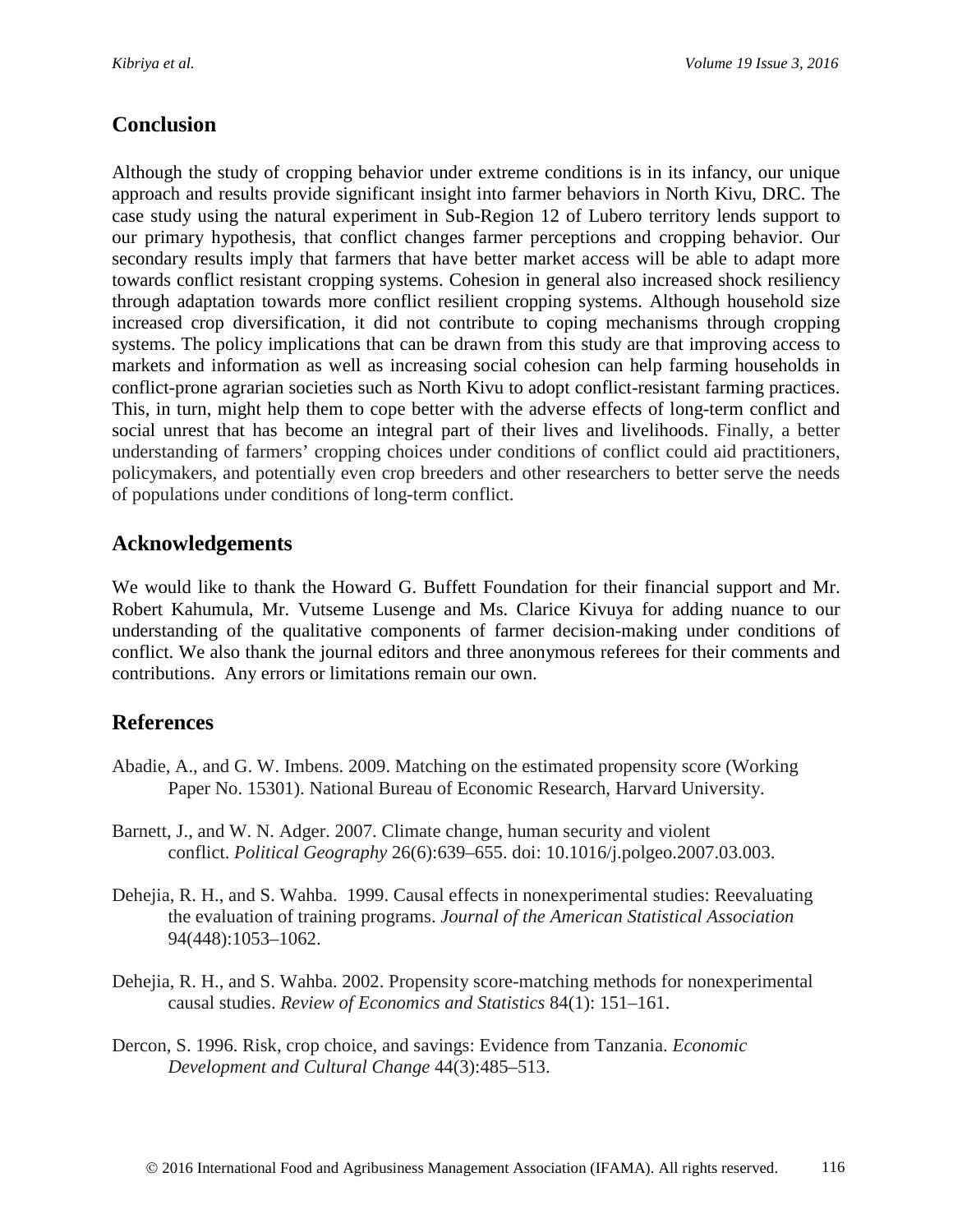- Hill, C. M. 2000. Conflict of interest between people and baboons: crop raiding in Uganda. *International Journal of Primatology* 21(2): 299–315. doi:10.1023/A:1005 481605637.
- Hochschild, A. 1999. *King Leopold's Ghost: A Story of Greed, Terror, and Heroism in Colonial Africa*. Houghton Mifflin Harcourt.
- Imbens, G. W. 2015. Matching Methods in Practice: Three Examples. *Journal of Human Resources* 50(2): 373–419.
- Gillingham, S., and P. C. Lee. 2003. People and protected areas: a study of local perceptions of wildlife crop-damage conflict in an area bordering the Selous Game Reserve, Tanzania. *Oryx* 37(3):316–325.
- Kibriya, S., E. C. Price, J. N. King and V. Partida. 2014. Conflict Resistant Agribusiness in Democratic Republic of the Congo. *International Food and Agribusiness Management Review* 17(B):75–80.
- King, J. N., G. Finnegan, G. Savio, and E. C. Price. 2013. Conflict resistant crops: Identifying crops and cropping systems for targeted agricultural Development in North Kivu, Democratic Republic of the Congo. Paper presented at  $30<sup>th</sup>$  annual conference of the Association for International Agricultural Extension and Education Conference. Miami, Florida. April 27–May 1.
- Price, E. C., J. N. King, and S. Kibriya. 2014. Building agriculture value chains in conflict prone environments: Iraq and Democratic Republic of Congo. Paper presented at 11th Wageningen International Conference on Chain and Network Management. Naples, Italy. June 4–6.
- Raeymaekers, T. 2008. Conflict and food security in Beni-Lubero: back to the future? *Alinovi, Hemrich y Russ*o (2008) 169–95.
- Rockmore, M. 2014. Conflict and Agricultural Portfolios: Evidence from Northern Uganda. Center for Effective Global Action (CEGA). http://cega.berkeley.edu/assets/ miscellaneous\_files/45-ABCA\_-Conflict\_and\_Agricultural\_Portfolios.pdf.
- Rosenbaum, P. R., and D. B. Rubin. 1983. The central role of the propensity score in observational studies for causal effects. *Biometrika* 70(1): 41–55.
- Stearns, J. 2012. *Dancing in the Glory of Monsters: The Collapse of the Congo and the Great War of Africa*. New York, NY: Public Affairs.
- Van Damme, S. 2012. *Commodities of War: Communities speak out on the true cost of conflict in eastern DRC* (164 Oxfam Briefing Paper). Oxfam International.